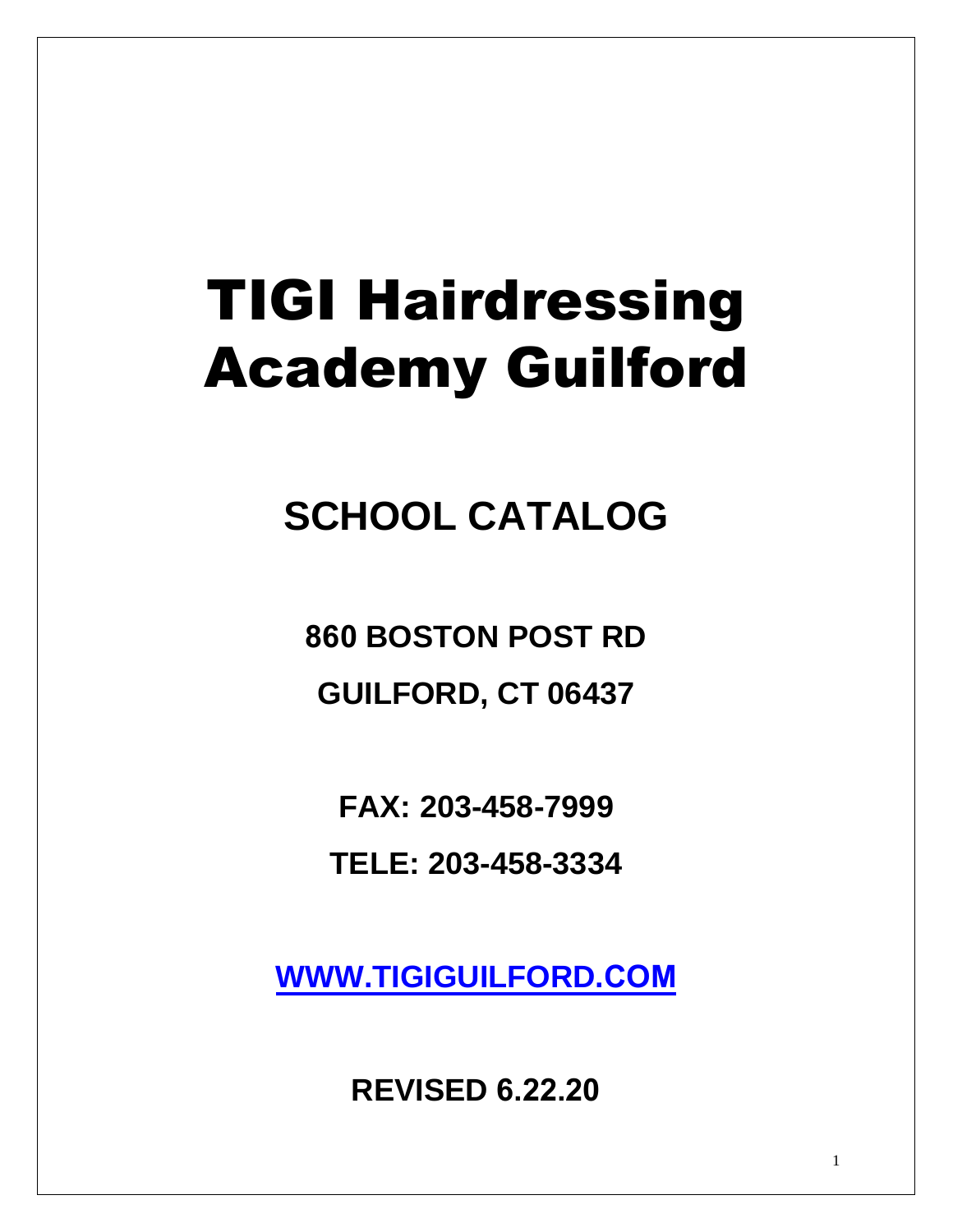# **TABLE OF CONTENTS**

|                                                                       | p. 3     |
|-----------------------------------------------------------------------|----------|
|                                                                       | p. 3     |
|                                                                       | p. 3     |
| Approvals, Accreditation, Affiliation, Annual Report Statistics       | p. 3     |
|                                                                       | p. 4     |
|                                                                       | p. 4     |
|                                                                       | p. 4     |
| Program Description/Course Outline: Cosmetology,                      | p. 5-9   |
|                                                                       | p. 9-10  |
|                                                                       | p.10     |
|                                                                       | p.10     |
|                                                                       | p.10     |
|                                                                       | p.10     |
|                                                                       | p.10     |
|                                                                       | p.10     |
|                                                                       | p.11     |
|                                                                       | p.11     |
|                                                                       | p.11     |
|                                                                       | p.11     |
|                                                                       | p.11-12  |
|                                                                       | p.12     |
|                                                                       | p.12     |
|                                                                       | p.12     |
| Employment Assistance/ Career Counseling Policy                       | p.12-13  |
|                                                                       | p.13     |
|                                                                       | p.13     |
|                                                                       | p.13     |
|                                                                       | p.13     |
|                                                                       | p.13     |
|                                                                       | p.13     |
|                                                                       | p.14     |
| Family Education Rights and Privacy Act (FERPA)/Non -Disclosure/ Form | p.14-16  |
|                                                                       | p.17-18  |
|                                                                       | p.19     |
|                                                                       | p. 20-21 |
|                                                                       | p. 21    |
|                                                                       | p.21     |
|                                                                       |          |
|                                                                       |          |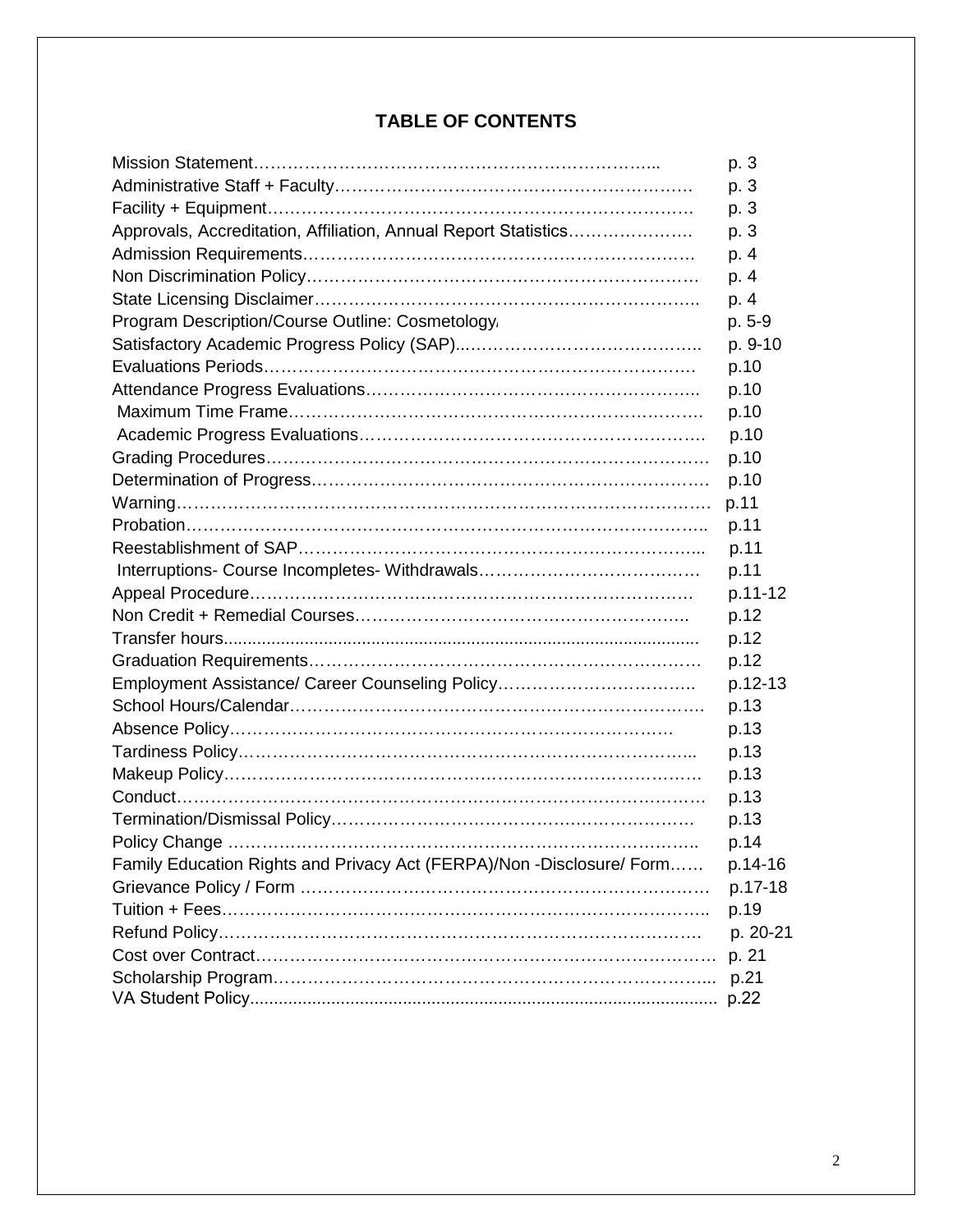# Cleary disclosure of Campus Security Policy and Campus Crime **Statistics**

**\* This catalog is written in English, the language in which the course / program(s) will be taught.**

**\*\* This catalog/publication is true and correct in content and policy.**

**In this catalog, the words "TIGI Hairdressing Academy" refer to TIGI Hairdressing Academy Guilford**

# Mission Statement

TIGI Hairdressing Academy is dedicated to student success by enriching lives and cultivating professionals through innovative, personalized education in a creative and inspiring environment that prepares graduates in the business skills and fiscal responsibility necessary for success in the workplace. It is the hope and purpose of TIGI Hairdressing Academy to provide students with a positive learning environment and a pathway to career success in the field of cosmetology.

# Administrative Staff and Faculty

Owner/Educator: Daniel Riccio Academy Director/Admissions/Educator: Matthew Riccio Education Director: Charles McGarvie Financial Aid Advisor/Educator: Michael Criscuolo Coordinator: Linda Falcigno Educator: Jennifer Cavallaro Educator: Paige Lyon

### Facility

TIGI Hairdressing Academy covers 4,200 sq. ft, on one level, including 2 practical/theory areas, a shampoo area, 2 restrooms, a student lounge, admissions, and reception area.

TIGI Hairdressing Academy is compliant with handicapped accessible restroom facilities.

# Approvals, Accreditation and Affiliation

TIGI Hairdressing Academy is approved by the State of Connecticut Dept. of Health 410 Capital Ave. Hartford, CT 06134 860-509-8000

TIGI Hairdressing Academy is accredited by the National Accrediting Commission of Career Arts & Sciences, which is located at 3015 Colvin Street, Alexandria, VA 22314 Phone: 703-600-7600. TIGI Hairdressing Academy is also approved by the United States Department of Education, 5 Post Office Square Boston, MA 02109 Phone (617) 289-0100: St of CT. Office of Higher Education, 450 Columbus Blvd. Suite 707 Hartford, CT 06103 Phone (860) 947-1800; Veteran Education and Training-Title 38. TIGI Hairdressing Academy has been approved by the Ct. State Approving Agency to enroll qualified veterans, and their dependents, to use the GI bill educational benefits. Please call 888-GIBILL.va.gov, for application or claim information.

### Most Recent Annual Report Statistics

| 2018 Graduation Rate | 81.25%  |
|----------------------|---------|
| 2018 Licensure Rate  | 100.00% |
| 2018 Placement Rate  | 92.31%  |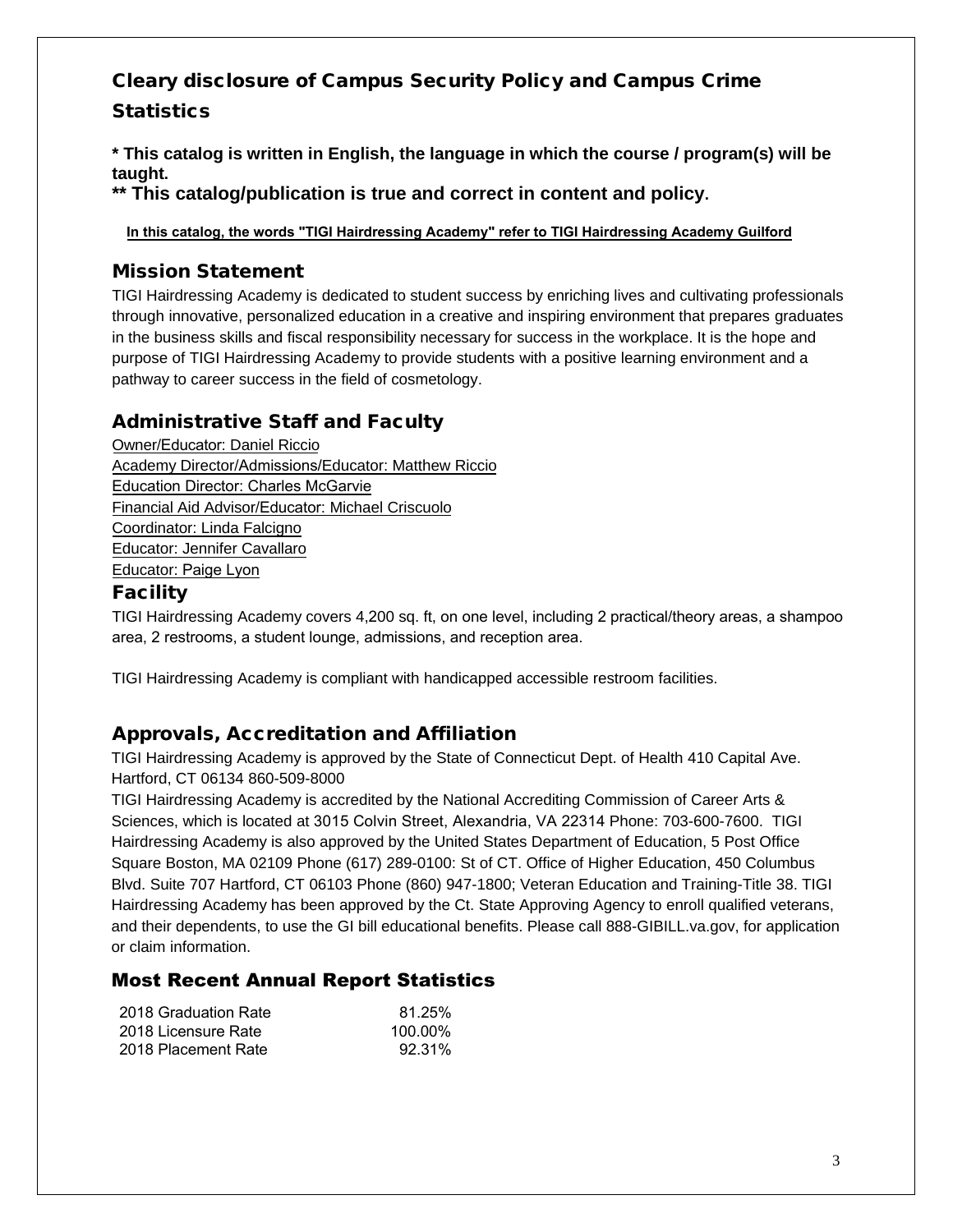# Admissions Policy

All applicants to TIGI Hairdressing Academy are given a personal interview to determine interest desire, and ability to benefit from our training.

Requirements:

- Photo ID required- Applicants must be above the age of compulsory education (16 years old)
- Applicants must have a high school Diploma, G.E.D, or an official high school transcript that shows the student has completed high school (Documentation Required) TIGI Hairdressing Academy does not accept ATB students. Due to the fact that Connecticut licensure is not guaranteed for persons convicted of a felony offense, it is an admissions requirement that a student does not have any felony offenses on their public record, pending or conviction. Any applicants attending under a training agreement with a government agency, school District, and/or other entity, must meet the admission requirements set out in the training Agreement and/ or applicable state licensing or certification regulations
- TIGI Hairdressing Academy will accept transfer students needing 500 hours or more. TIGI Hairdressing Academy does not initiate contact with applicants or students at any other school.
- TIGI Hairdressing Academy allows students to reenter a program after they have withdrawn from and will return in the same satisfactory academic progress status at the time of withdrawal.
- Prior credit: TIGI Hairdressing Academy will review prior credit and if excepted will reduce the number of clock hours required to complete the program and adjust tuition and fee charges accordingly. Prior credit is evaluated on a case by case basis and acceptance of prior training for credit towards completion of our programs is at the discretion of TIGI Hairdressing Academy

# Non-Discrimination Policy

TIGI Hairdressing Academy does not discriminate in its employment, admission, instruction, or graduation policies on the basis of sex, age, race, color, religion, or ethnic origin nor does it recruit students already attending or admitted to another school offering programs of study. TIGI Hairdressing Academy does not allow or tolerate discrimination of any kind, bullying, or harassment. If any student or staff member experiences or witnesses anyone being bullied, or harassed, they are required to report the matter to the school's director either in person, by phone or in writing so appropriate action can be taken. TIGI Hairdressing Academy takes all steps necessary to assure that all persons enjoy an equal opportunity to benefit from all programs available.

# State Licensing Disclaimer

The state may refuse to grant a license if a student has been convicted of a crime; committed an act involving dishonesty, fraud, or deceit; or committed any act that, if committed by a licentiate of the business or profession in question, would be grounds for the Department of Health to deny licensure. Criminal conviction may also be a barrier to employment. The Department of Health denies licensure on the grounds that the applicant made a false statement of fact required to be revealed in the application for such license.

TIGI Hairdressing Academy is not responsible for students denied licensure. Students who are not US citizens or who do not have documented authority to work in the United States will not be eligible to apply to take the state licensure examination. TIGI Hairdressing Academy is not responsible for students denied licensure.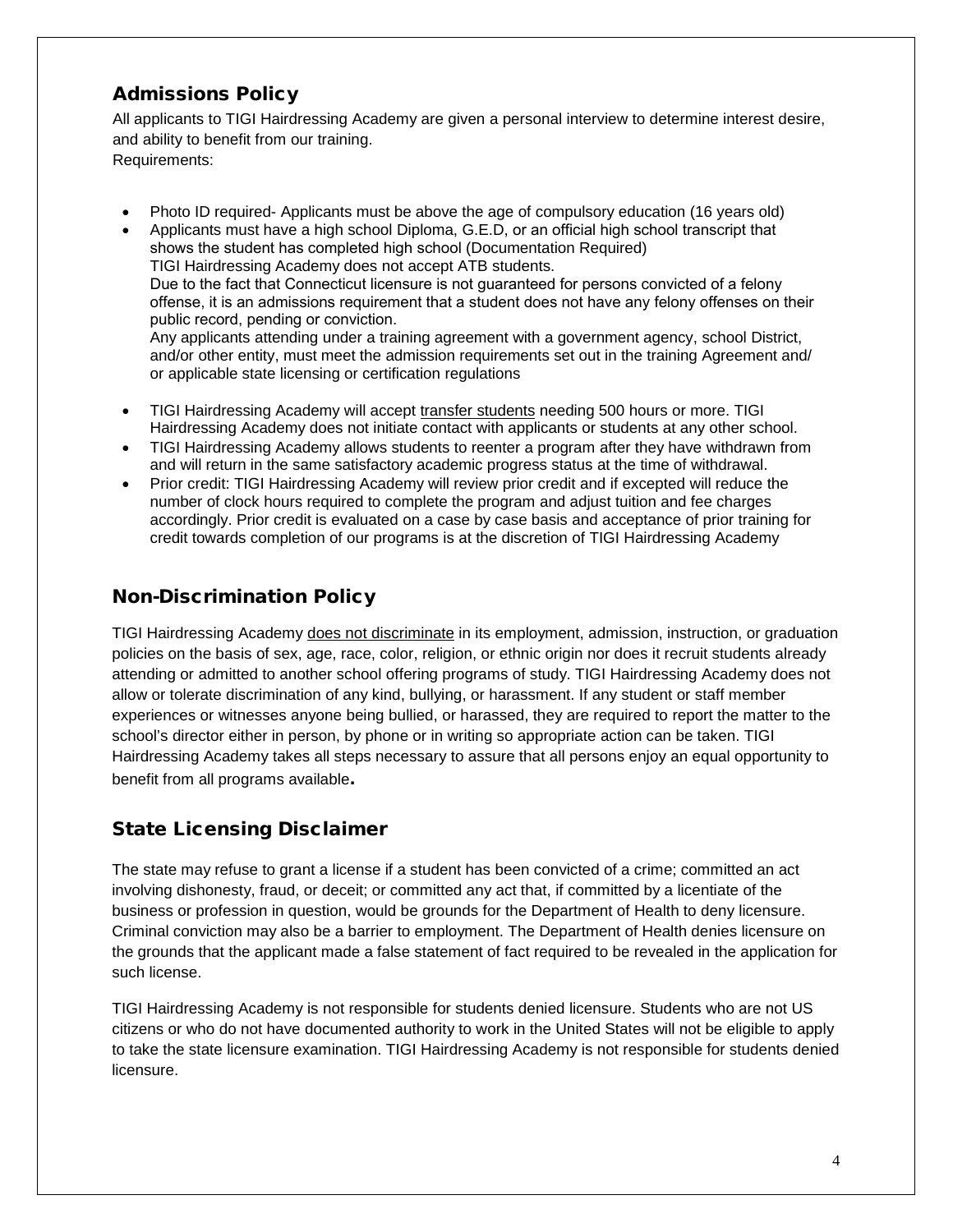# Program Description /Course Outline

# **Course: COSMETOLOGY (1500 Hours)**

#### **Program / Course Description:**

The Primary purpose of the Cosmetology course is to train students in both theory and practical experience to prepare them to successfully pass the State Board Examination, and for immediate employment in the Cosmetology field. The course is particularly directed towards developing in the student, desirable habits and attitudes with respect to health, sanitation, safety, and encouragement towards self-reliance, readiness to assist others, and an ethical approach to the Cosmetology profession.

#### **Course Goals/ Objectives:**

- 1. Students will receive an education in both theory and practical experience and gain knowledge in all phases of Cosmetology.
- 2. To prepare students to work in a professional salon/spa.
- 3. To develop employer/employee relationships and effective communication skills

#### **Instructional Methods:**

The clock hour education is provided through a sequential set of learning steps which address specific tasks necessary for graduation and job entry level skills. Clinic equipment, implements, and products are comparable to those used in the industry. Each student will receive instruction that relates to the performance of useful, creative, and productive career-oriented activities. The course is presented through well-developed lesson plans, which reflect current educational methods. Subjects are presented by means of lecture, demonstration, and student participation. Audio-visual aids, guest speakers, field trips and other related learning methods are used in the course.

#### **References:**

Students follow Salon Essentials textbook.*..* A comprehensive library of references, periodicals, books, texts, and audio/video tapes are available to support the course of study and supplement the students' training. Students should avail themselves of the opportunity to use these extensive materials.

#### **Occupations available**:

For licensed professionals, jobs include Salon/ Spa/Barbershop ownership or management, full or Parttime work as a Hairstylist, Color specialist, Barber in a Salon/Spa/Barbershop/Chain salon, Instructor (at least two years Professional experience required), Inspectors

Other areas include: Hair, Nail or Makeup artistry for Film, Theater, Photography studio or Department store, Product manufacturer, Marketing or Educational Support Representative, Manicurist, Skin care specialist

#### **Grading scale:**

100% A+ 90-99% A 80-89% B 70-79% C Below 70% Fail

**State Of CT. Curriculum / Units of Instruction:**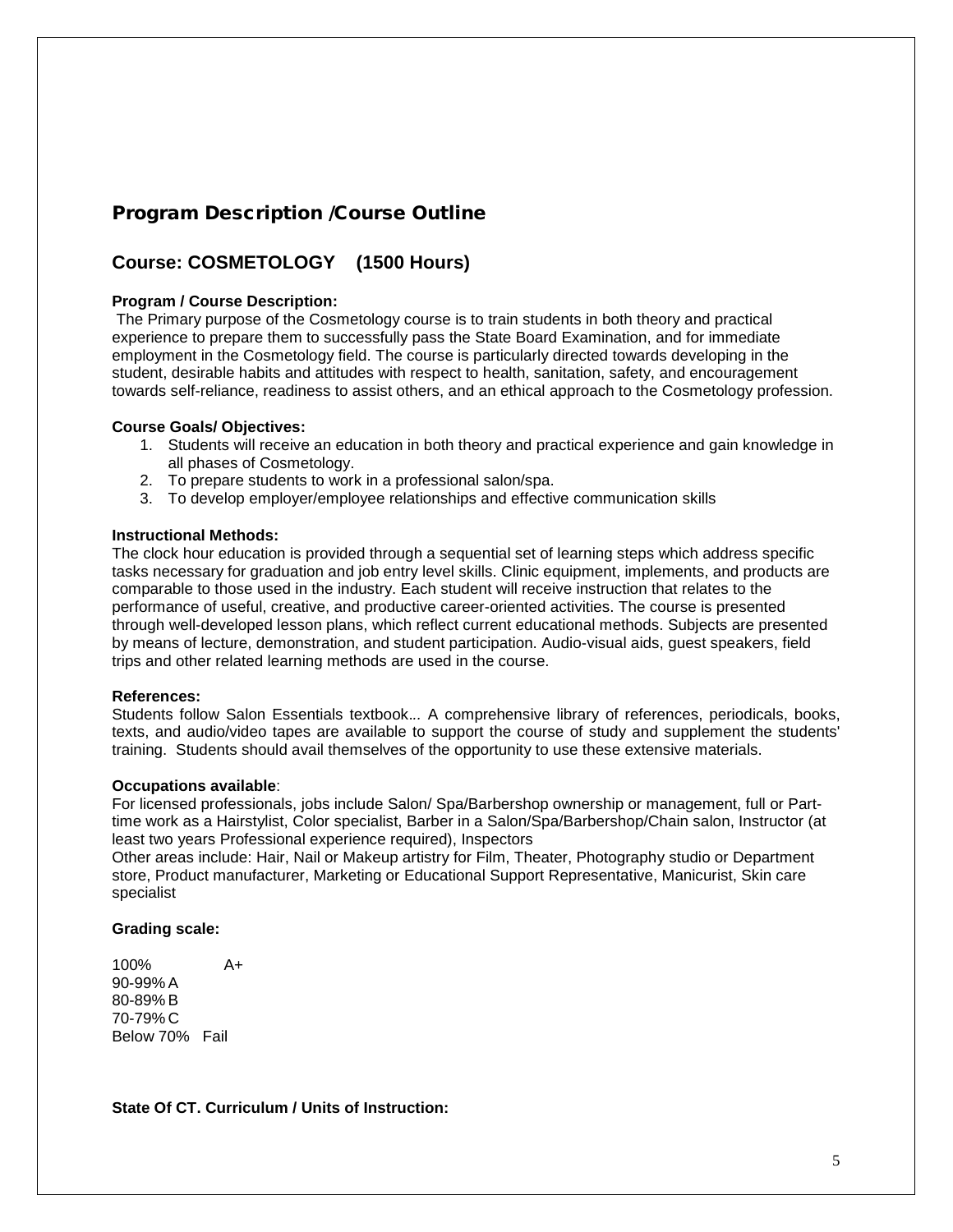1. The total curriculum shall not be less than 1500 hours of instruction.

2. The first two-hundred (200) hours must be devoted to instruction in the theoretical aspects of all content areas. Practical instruction can be included in this first two hundred (200) hours but supervised practice on a clinic floor cannot.

3. The remaining thirteen hundred (1300) hours are to be devoted to supervised practice integrated with ongoing theoretical and practical instruction.

#### **MINIMUM REQUIRED INSTRUCTION HOURS**

| <b>Content Area</b>                                                                                                                                                                                                                                                                                                                                | <b>Theory Hours</b>                                                        | <b>Clinic Hours</b>                                 |
|----------------------------------------------------------------------------------------------------------------------------------------------------------------------------------------------------------------------------------------------------------------------------------------------------------------------------------------------------|----------------------------------------------------------------------------|-----------------------------------------------------|
| Chemical Procedures<br>Business & Professional Relations<br>Skin Care, Facial, Make-up, Shaving<br>State Laws for Barbers & Hairdressers and                                                                                                                                                                                                       | 15<br>15<br>30<br>10<br>20<br>15<br>15<br>75<br>$\overline{\phantom{0}}^5$ | 20<br>0<br>200<br>10<br>200<br>80<br>40<br>750<br>0 |
| <b>TOTAL HOURS:</b>                                                                                                                                                                                                                                                                                                                                | 200                                                                        | 1300                                                |
|                                                                                                                                                                                                                                                                                                                                                    |                                                                            | 35 hrs.                                             |
| Hygiene and good grooming<br>А.<br>1. Personal Hygiene<br>Good Grooming<br>2.<br><b>Sanitation Procedures</b><br>В.<br>Definition<br>1.<br>2.<br>Importance<br>3. Methods of Sanitation<br>4. Chemistry as Applied                                                                                                                                 |                                                                            | $15$ hrs.                                           |
|                                                                                                                                                                                                                                                                                                                                                    |                                                                            |                                                     |
| A. Dermatology<br>1. Structure of the Skin<br>2. Functions of the Skin<br>3. Conditions of the Skin<br>4. Disorders of the Skin                                                                                                                                                                                                                    |                                                                            |                                                     |
| Trichology<br>В.<br>1.<br><b>Structure of Hair</b><br>2. Composition of Hair<br><b>Blood and Nerve Supply</b><br>3.<br>4.<br>Growth and Regeneration<br>5. Color, Texture, Elasticity, Porosity<br>6. Conditions and Disorders<br>C. Nails<br><b>Structure and Composition</b><br>1.<br>2.<br>Growth and Regeneration<br>3.<br>Nail Irregularities |                                                                            |                                                     |
|                                                                                                                                                                                                                                                                                                                                                    |                                                                            | 230 hrs.                                            |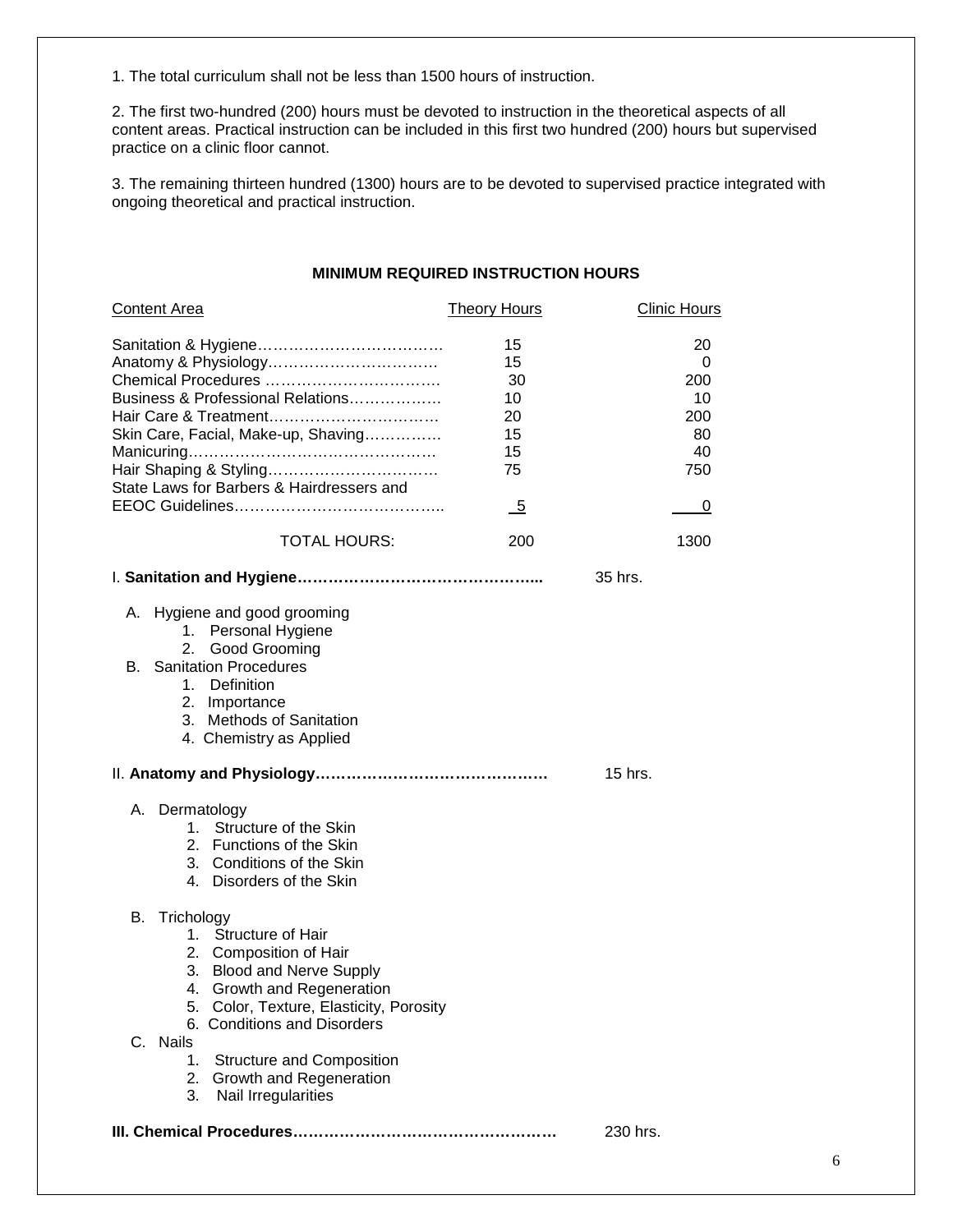- A. Hair Coloring and Lightening
	- 1. Purpose and effects
	- 2. Materials and Supplies
	- 3. Classification (types)
	- 4. Safety Measures
	- 5. Procedures
	- 6. Corrective Measures
	- 7. Fillers
	- 8. Removal of Artificial Color
	- 9. Special Effects
	- 10. Chemistry as Applied
- B. Chemical Waving
	- 1. Purpose and Effect
	- 2. Material and Supplies
	- 3. Scalp and Hair Analysis
		- a. Hair Porosity
		- b. Hair Texture
		- c. Hair Elasticity
		- d. Hair Density
		- e. Hair Length
	- 4. Classifications (types) of Products
	- 5. Safety Measures
	- 6. Procedures
	- 7. Special Hair Problems
	- 8. Chemistry as Applied
- C. Chemical Hair Relaxing
	- 1. Purpose and Effect
	- 2. Material and Supplies
	- 3. Scalp and Hair Analysis
		- a. Hair Porosity
		- b. Hair Texture
		- c. Hair Elasticity
		- d. Hair Length
		- e. Hair Density
	- 4. Classifications (types) of Products
	- 5. Safety Measures
	- 6. Procedures
	- 7. Special Problems
	- 8. Chemistry as Applied

#### **IV. Business & Professional Relations………………………………………** 20 hrs.

- A. Professional Attitude & Salesmanship
	- 1. Personality
		- 2. Salesmanship
		- 3. Client Relationships
		- 4. Telephone Techniques
- B. Salon Management
	- 1. Business Practices
	- 2. Employer-Employee Relations
	- 3. Salon Development
	- 4. Professional Ethics
	- 5. Public Relations
- C. Safety Measures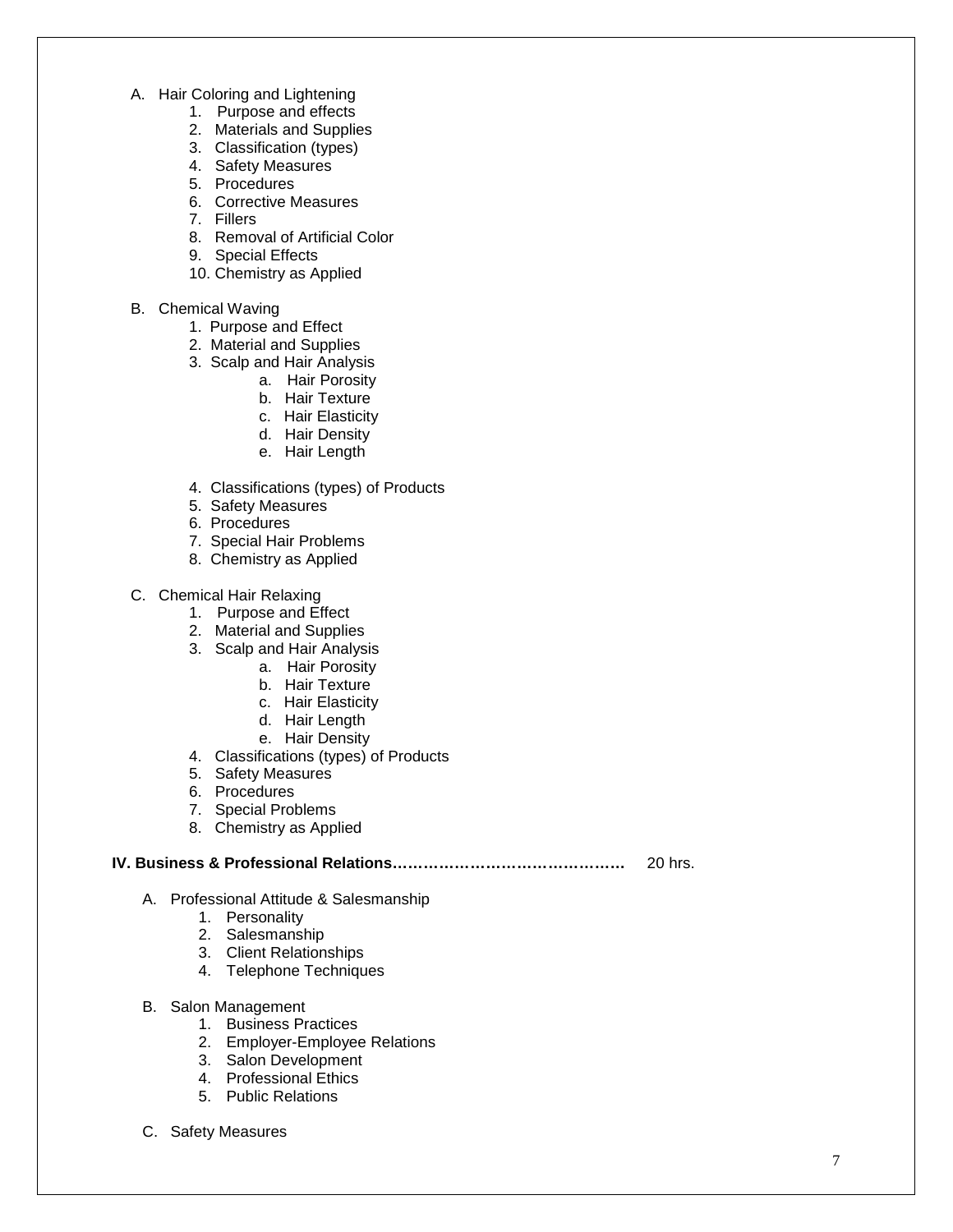|    |                                                           | 1. Pertaining to shop clients<br>2. Pertaining to shop operators<br>3. Equipment<br>4. Materials<br>5. Precautions to Various Services Including Hair Straightening<br>6. Precautions for Electrical Devices                                                                                                                                |          |
|----|-----------------------------------------------------------|---------------------------------------------------------------------------------------------------------------------------------------------------------------------------------------------------------------------------------------------------------------------------------------------------------------------------------------------|----------|
|    |                                                           |                                                                                                                                                                                                                                                                                                                                             | 220 hrs. |
| А. | 6.                                                        | <b>Shampoos and Rinses</b><br>1. Purpose and Effect<br>2. Materials and Supplies<br>3. Types of Shampoos<br>4. Rinses<br>5. Procedures<br>Chemistry as Applied                                                                                                                                                                              |          |
| В. | 3.<br>6.                                                  | Scalp and Hair Care<br><b>Purpose and Effects</b><br>2. Materials and Supplies<br>Junctions of Nerves, Muscles, and Blood<br>4. Procedures<br>5. Safety Measures<br>Chemistry as Applied                                                                                                                                                    |          |
|    |                                                           |                                                                                                                                                                                                                                                                                                                                             |          |
|    | 1.<br>2.<br>3.<br>4.<br>5.<br>6.<br>7.<br>8.<br>9.<br>10. | A. Facials and Makeup<br>Purpose and Effect of Massage Movements<br><b>Implements and Supplies</b><br>Functions of the Nerves and Muscles<br>Procedures in Giving a Plain Facial<br><b>Facial Cosmetics</b><br><b>Special Problems</b><br><b>Eyebrow Arching</b><br>Lash and Brow Tinting<br>Shaving<br><b>Beard and Moustache Grooming</b> |          |
|    | <b>B.</b> Preparation                                     | A. Purpose an effects<br>C. Equipment, Supplies and Implements<br>D. Procedures for Manicuring                                                                                                                                                                                                                                              | 55 hrs.  |
|    | A. Hair shaping<br>6.                                     | 1. Purpose and Effect<br>2. Materials, Supplies and Implements<br>3. Fundamentals<br>4. Use of Implements<br>5. Designing and Procedures<br>A. Traditional Barber Styles (fine Taper)<br><b>B</b> .Contemporary Styles<br><b>Safety Measures</b>                                                                                            | 825 Hrs. |
|    | B. Hairstyling                                            | 1. Purpose and Effect                                                                                                                                                                                                                                                                                                                       |          |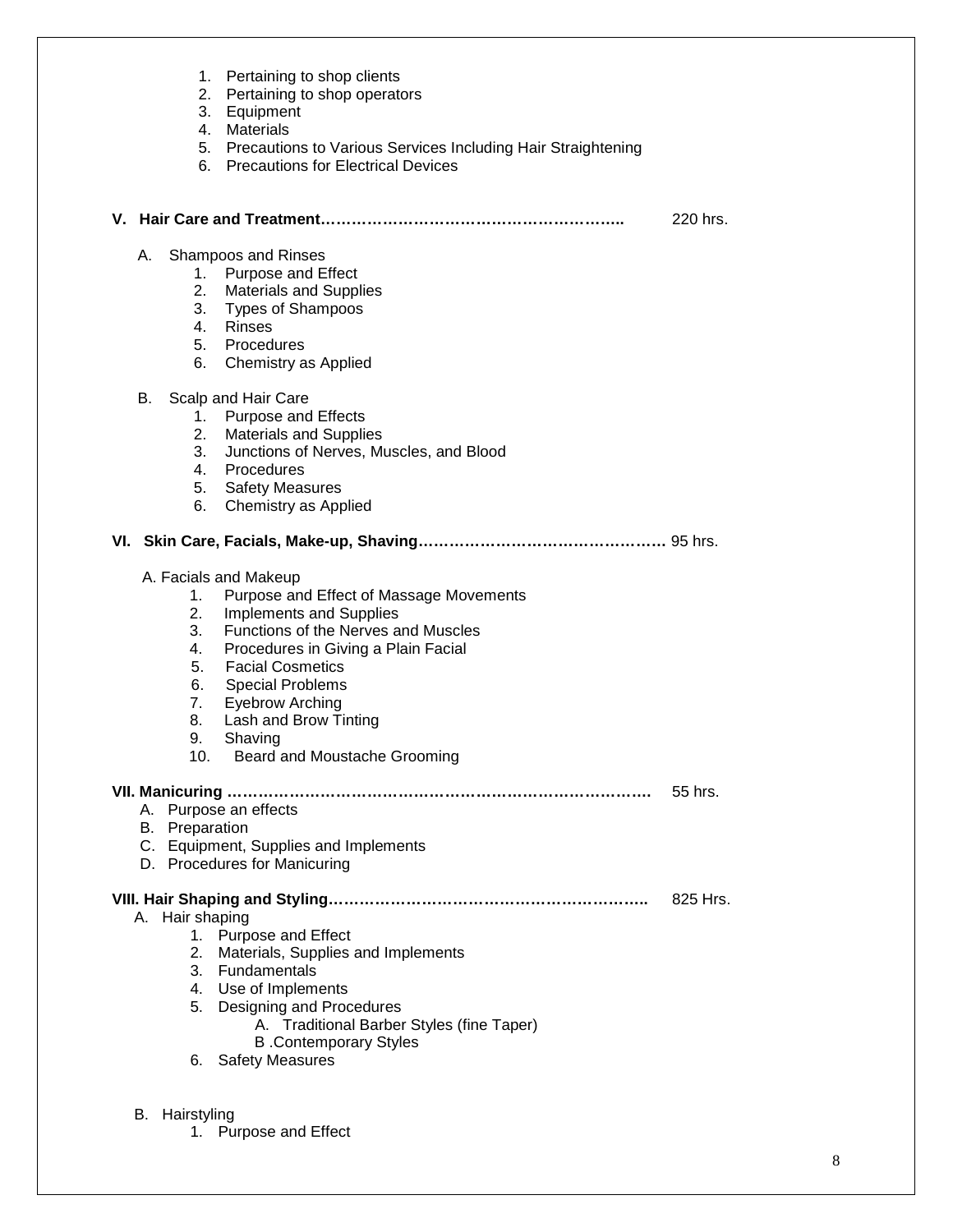- 2. Materials and Supplies
- 3. Finger waving and Shaping
- 4. Curl Formation
	- a. Pin curls
		- b. Rollers
- 5. Comb out technique
- C. Thermal Techniques
	- 1. Hair and Scalp Analysis
	- 2. Materials, Supplies and Implements
	- 3. Hair Pressing
	- 4. Thermal Curling
	- 5. Thermal Waving
	- 6. Safety Measures
- D. Care and Styling of Wigs
	- 1. Types of Wigs
	- 2. Cleaning and Conditioning
	- 3. Fitting and Adjusting
	- 4. Styling
	- 5. Safety Measures

#### **VIII. State Laws** 5 Hrs.

A. State Laws, Rules and Regulations concerning Hairdressing, and EEOC Guidelines for Employment

### 2020 Satisfactory Academic Progress Policy

The Satisfactory Academic Progress Policy is consistently applied to all students enrolled at TIGI Hairdressing Academy. It is printed in the catalog to ensure that all students receive a copy prior to enrollment. The policy complies with the guidelines established by the National Accrediting Commission of Career Arts and Sciences (NACCAS) and the federal regulations established by the United States Department of Education. This policy is for an academic clock hour year of 900 hours.

#### **Evaluation Periods:**

Students are evaluated for Satisfactory Academic Progress as follows:

**Cosmetology: 450, 900, 1200 (actual) hours**

\*Transfer students- Midpoint of the contracted hours or the established evaluation periods, whichever comes first.

Evaluations will determine if the student has met the minimum requirements for satisfactory academic progress. The frequency of evaluations ensures that students have ample opportunity to meet both the attendance and academic progress requirements of at least one evaluation by midpoint in the program.

#### **Attendance Progress Evaluations:**

Students are required to attend a minimum of 67% of the hours possible based on the applicable attendance schedule in order to be considered maintaining satisfactory attendance progress. Evaluations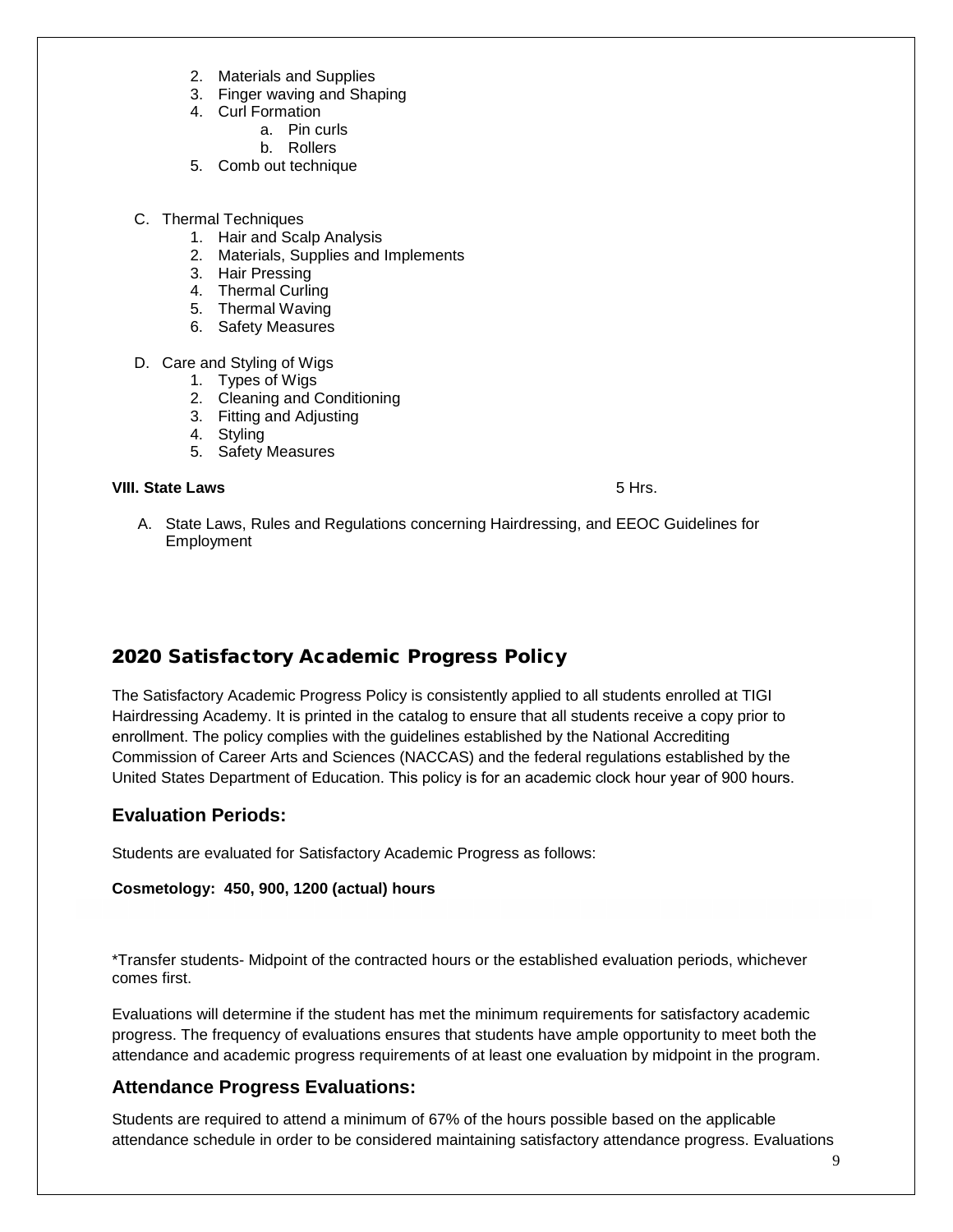are conducted at the end of each evaluation period to determine if the student has met the minimum requirements. The attendance percentage is determined by dividing the total hours accrued by the total number of hours scheduled. At the end of each evaluation period, TIGI Hairdressing Academy will determine if the student has maintained at least 67% cumulative attendance since the beginning of the course which indicates that, given the same attendance rate, the student will graduate within the maximum time frame allowed**.** 

#### **Maximum Time Frame:**

The maximum time which does not exceed 150% of the course length allowed for students to complete each program at satisfactory academic progress is stated below:

| Program                     | <b>Maximum Time Allowed</b> |                        |  |
|-----------------------------|-----------------------------|------------------------|--|
| Cosmetology                 | Weeks                       | <b>Scheduled Hours</b> |  |
| Full Time (35 hrs / 44 wks) | 66                          | 2250                   |  |
| Part Time (25 hrs / 62 wks) | 93                          | 2250                   |  |

The maximum time allowed for transfers students who need less than the full course requirements or part-time students will be determined based on 67% of scheduled hours. Students who exceed the maximum time frame will be automatically terminated.

### **Academic Progress Evaluations:**

The qualitative element used to determine academic progress is a reasonable system of grades as determined by assigned academic learning. Students are assigned academic learning and minimum number of practical experiences. Academic learning is evaluated after each unit of study. Practical assignments are evaluated as completed and counted toward course completion only when rated as satisfactory or better. If the performance does not meet satisfactory requirements, it is not counted and the performance must be repeated. At least two comprehensive practical skills evaluations will be conducted during the course of study. Practical's are evaluated according to text procedures and set forth in practical skills evaluation criteria adopted by the school. Students must maintain a written grade average of 70% and pass a Final written and practical exam prior to graduation. Students must make up failed or missed tests and incomplete assignments. Numerical grades are considered according to the following scale:

### **Grading scale:**

| A+   |
|------|
| А    |
| в    |
| C    |
| Fail |
|      |

#### **Determination of Progress:**

Students meeting the minimum requirements for academics (70%) and attendance (67%) at the evaluation point are considered to be making satisfactory academic progress until the next scheduled evaluation. Students will receive a copy of their Satisfactory Academic Progress Determination at the time of each of the evaluations. Students deemed not maintaining Satisfactory Progress may have their Title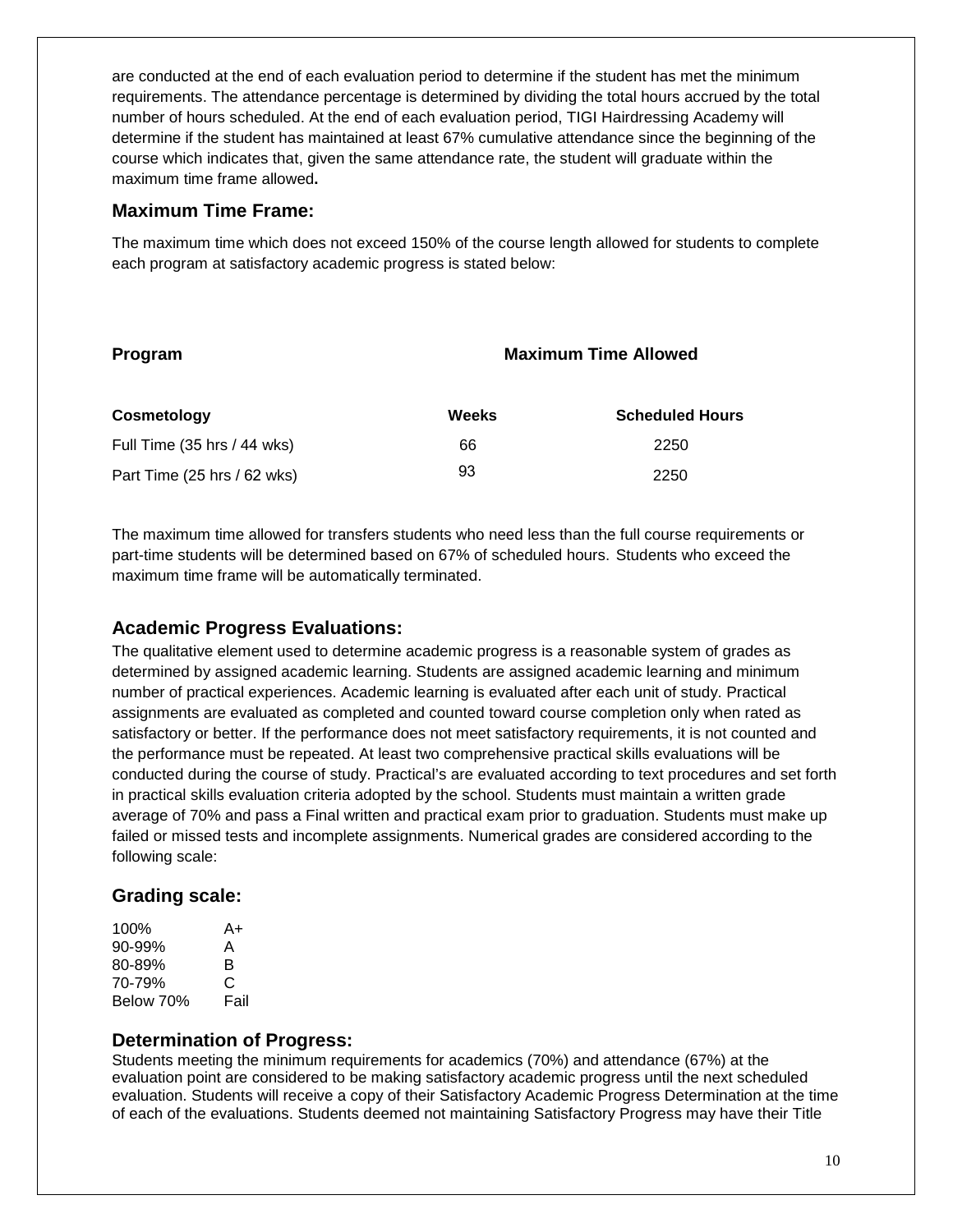IV funding (if applicable) interrupted, unless the student is on warning or has prevailed upon appeal resulting in a status of probation.

**Academic counseling sessions** with students are provided ongoing as needed.

#### **Warning:**

Students who fail to meet minimum requirements for attendance or academic progress are placed on warning and considered to be making satisfactory academic progress while during the warning period. The student will be advised in writing on the actions required to attain satisfactory academic progress by the next evaluation. If at the end of the warning period, the student has still not met both the attendance and academic requirements, he/she may be placed on probation and, if applicable, student may be deemed ineligible to receive Title IV funds.

#### **Probation:**

Students who fail to meet minimum requirements for attendance or academic progress after the warning period will be placed on probation and considered to be making satisfactory academic progress while during the probationary period, if the student appeals the decision, and prevails upon appeal. Additionally, only students who have the ability to meet Satisfactory Academic Progress Policy standards by the end of the evaluation period may be placed on probation. Students place on an academic plan must be able to meet requirements set forth in academic plan by the end of the next evaluation period. Students who are progressing according to their specific academic plan will be considered making satisfactory Academic Progress. The student will be advised in writing of the actions required to attain satisfactory academic progress by the next evaluation. If at the end of the probationary period, the student has still not met both the attendance and academic requirements required for satisfactory academic progress or by the academic plan, he/she will be determined as NOT making satisfactory academic progress and, if applicable, students will not be deemed eligible to receive Title IV funds.

#### **Re-Establishment of Satisfactory Academic Progress:**

Students may re-establish satisfactory academic progress and Title IV aid, as applicable, by meeting minimum attendance and academic requirements by the end of the probationary period. Students who reenter will reenter under the same satisfactory academic progress status as in place at the time the individual left if they were determined to be on probation, then they will reenter on probation. Additionally, when using probation, it must last until the next scheduled evaluation point

#### **Interruptions, Course Incompletes, Withdrawals:**

#### **Effective 4/13/2019, the leave of absence policy is rescinded. If a student needs to be absent for an extended period of time they will be required to withdraw from the program.**

Students who withdraw prior to completion of the course and wish to re-enroll will return in the same satisfactory academic progress status as at the time of withdrawal.

Students who withdraw from the program are required to gather all personal items. Any items left behind by the **student will be stored for 60 days, at which time the items become the property of TIGI Hairdressing Academy** 

Students wishing to withdraw must notify the school. If a student does not notify the school, they will be withdrawn after 14 consecutive calendar days of absence. Upon a student's withdrawal, a refund calculation for any and all Title IV funds will be conducted in accordance with Department of Education regulations. Additionally, a withdrawal settlement calculation will be completed to determine what monies are owed to the school per the enrollment agreement terms. A student will receive notice of withdrawal via email, as well as a copy sent to their mailing address on file. Students wishing to withdraw and transfer to another institution must attend an exit interview and pay all monies owed the school or make satisfactory arrangements for debts as approved by TIGI Hairdressing Academy. An Official Transcript of Hours will be issued to students who withdraw prior to program completion when the student has successfully completed all the above requirements.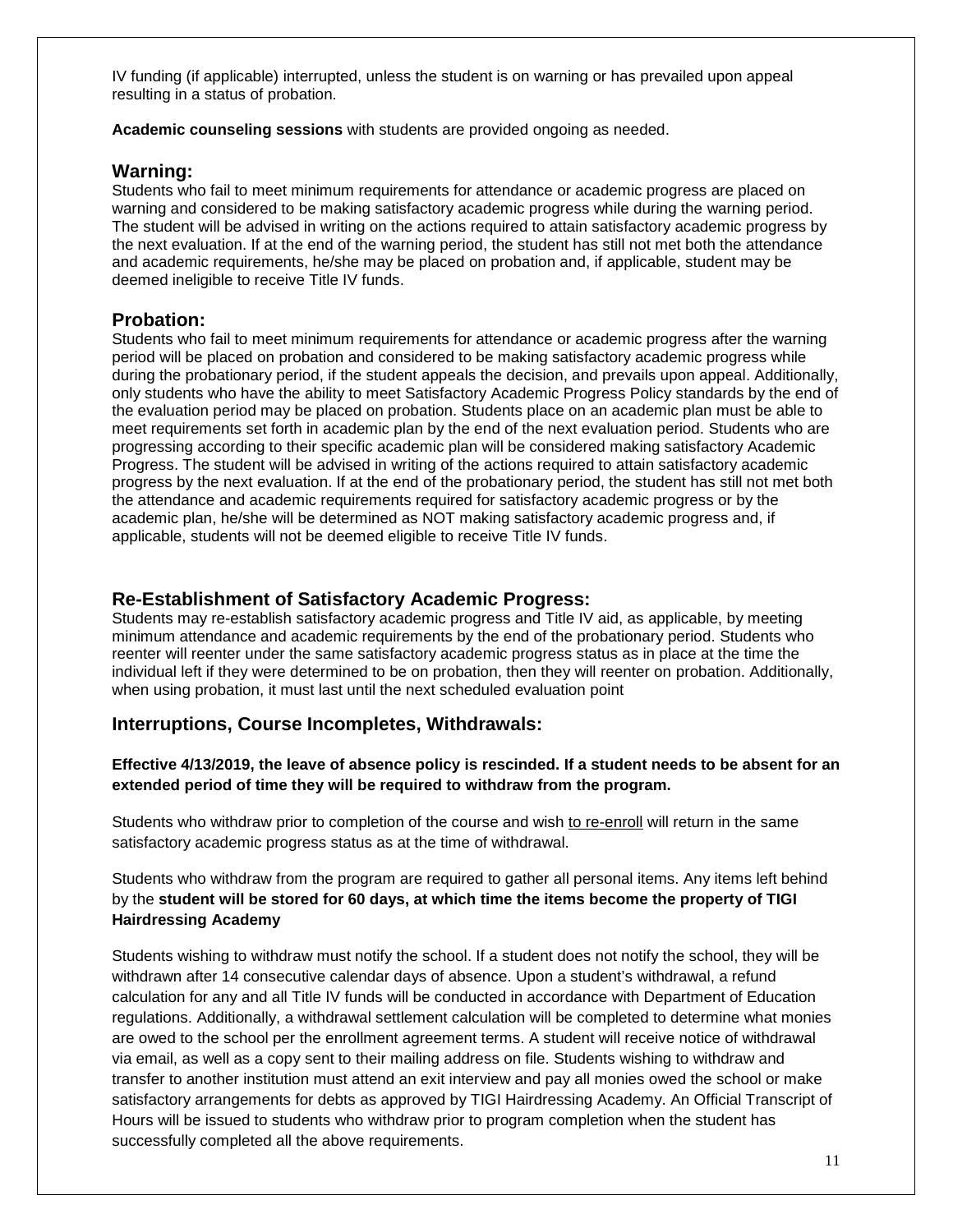#### **Appeal Procedure:**

If a student is determined to not be making satisfactory academic progress, the student may appeal the determination within 10 calendar days. Reasons for which students may appeal a negative progress determination include death of a relative, an injury or illness of the student, or any other allowable special or mitigating circumstance. The student must submit a written appeal to TIGI Hairdressing Academy on the designated form with supporting documentation of the reasons why the determination should be reversed. This information should include what has changed about the student's situation that will allow them to achieve Satisfactory Academic Progress by the next evaluation point. Appeal documents will be reviewed and a decision will be made and reported to the student within 30 calendar days. The appeal and decision documents will be retained in the student file. If the student prevails upon appeal the satisfactory academic progress determination will be reversed and federal financial aid will be reinstated, if applicable.

#### **Incompletes, Repetitions, Noncredit and Remedial Courses:**

Incompletes, Repetitions, non-credit and remedial courses do not apply to TIGI Hairdressing Academy. Therefore, these items have no effect upon the school's satisfactory academic progress standards.

#### **Transfer hours:**

With regard to Satisfactory Academic Progress, a student's transfer hours will be counted as both attempted and earned hours for the purpose of determining when the allowable maximum time frame has been exhausted.

#### Graduation Requirements

#### In order to graduate you must meet the following requirements:

- 1. Satisfy all state requirements, consisting of:
- a. Completion of required state hours
- b. Completion of exams and course requirements
	- 2. Fulfill practical operations required by the Academy and the state.
	- 3. Comply with all polices in the school catalog.
	- 4. Maintain a 70% or higher, grade point average.
	- 5. Make arrangements to pay all tuitions, fees and overtime charges (if applicable) before graduation day.
	- 6. Complete Exit Interview and Survey.
	- 7. Turn in all keys and academy property. You will be charged a fee for each key that is not returned. This charge must be paid prior to receiving your diploma.

Upon your satisfaction of the above criteria, we will issue a diploma to you and you will be recognized as a graduate of TIGI Hairdressing Academy.

#### **Obtaining License**

**\*Verification of hours will not be notarized for the ST of CT license application until all financial obligations are met (this includes full tuition, overtime and any miscellaneous expenses) and the student has passed their state board.**

**Testing Fee** (Payable to Prometric) \$65.00

**Licensing fee application** (Payable to CT Dept. of Public Health) \$100.00 **https://www.elicense.ct.gov**

### Employment Assistance/ Career Counseling Policy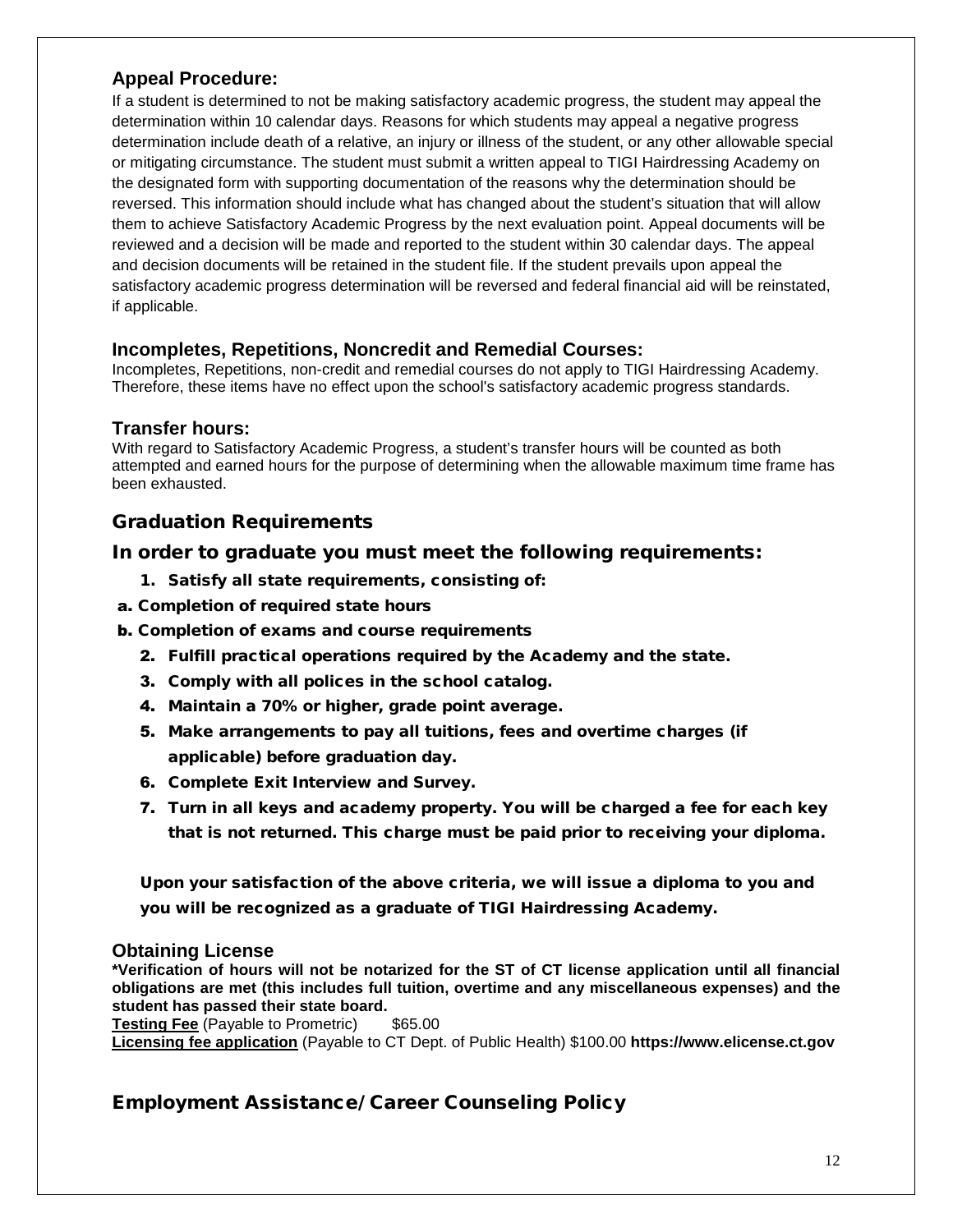While TIGI Hairdressing Academy **cannot guarantee employment** for its graduates, assistance in finding suitable employment is provided by posting job openings on the career opportunities bulletin board. Students also receive training in Resume development, Professionalism and Job interview skills. TIGI Hairdressing Academy maintains a relationship with professionals and potential employers of TIGI Hairdressing Academy graduates. Job referrals are made known to interested graduates as available. Student counseling regarding day to day academics, attendance and TIGI Hairdressing Academy rules compliance is ongoing and as needed. If professional counseling is needed, students are referred to the list of professionals located on the back of the bathroom doors.

# School Hours

Tuesday-Saturday 8:30am-4:00pm

### School Calendar

**School Holidays:****Jan 1st (New Year's Day***)***, July 4th , Thanksgiving Day, Dec. 25, Dec 26 Summer Break: Last week in the month of July Winter Break: Week between Christmas and Jan 2nd** 

**School closings/delay announcements: TIGI Hairdressing Academy follows the Guilford Public school system for weather related delays and closings and early dismissals.**

### Class Schedules

**Classes start** the first Tuesday of every month.

**Full time**: Tuesday - Saturday 8:30am-4:00pm (1/2 hour lunch) **Part time:** Tuesday - Saturday 8:30am-2:00pm (1/2 hour lunch)

# Absence Policy

.

Students are allowed excused absences for medical emergency, bereavement and other unusual circumstances that may be approved by TIGI Hairdressing Academy. Written documentation is required and must be approved by the school director. Students who will be absent are required to notify the school as soon as possible. Any other absences will be considered unexcused and may result in overtime charges.

# Tardiness Policy

Students are expected to be in school on time with all their tools, ready to begin the day. Students who are not clocked in by 8:30 am will not disrupt their regular theory class, but will have separate theory class**. Anyone clocking in after 9:00am without prior approval may be sent home at the director's discretion.** 

# Makeup Policy

It is the student's responsibility to makeup all course work, tests, practical work, etc. that were missed as a result of absenteeism. The student should contact the instructor for the coursework missed, and make arrangements with the Educational Director to schedule time to make it up.

# Conduct

Students must conduct themselves professionally at all times or risk temporary or permanent dismissal

#### Dress Code

Students are required to wear a black T-shirt, black pants or knee length skirt, and black closed toe shoes. All attire must be neat and clean. Students are required to be in dress code attire upon clocking in. If dress code is not adhered to the student will not be allowed to clock in and receive hours for that day.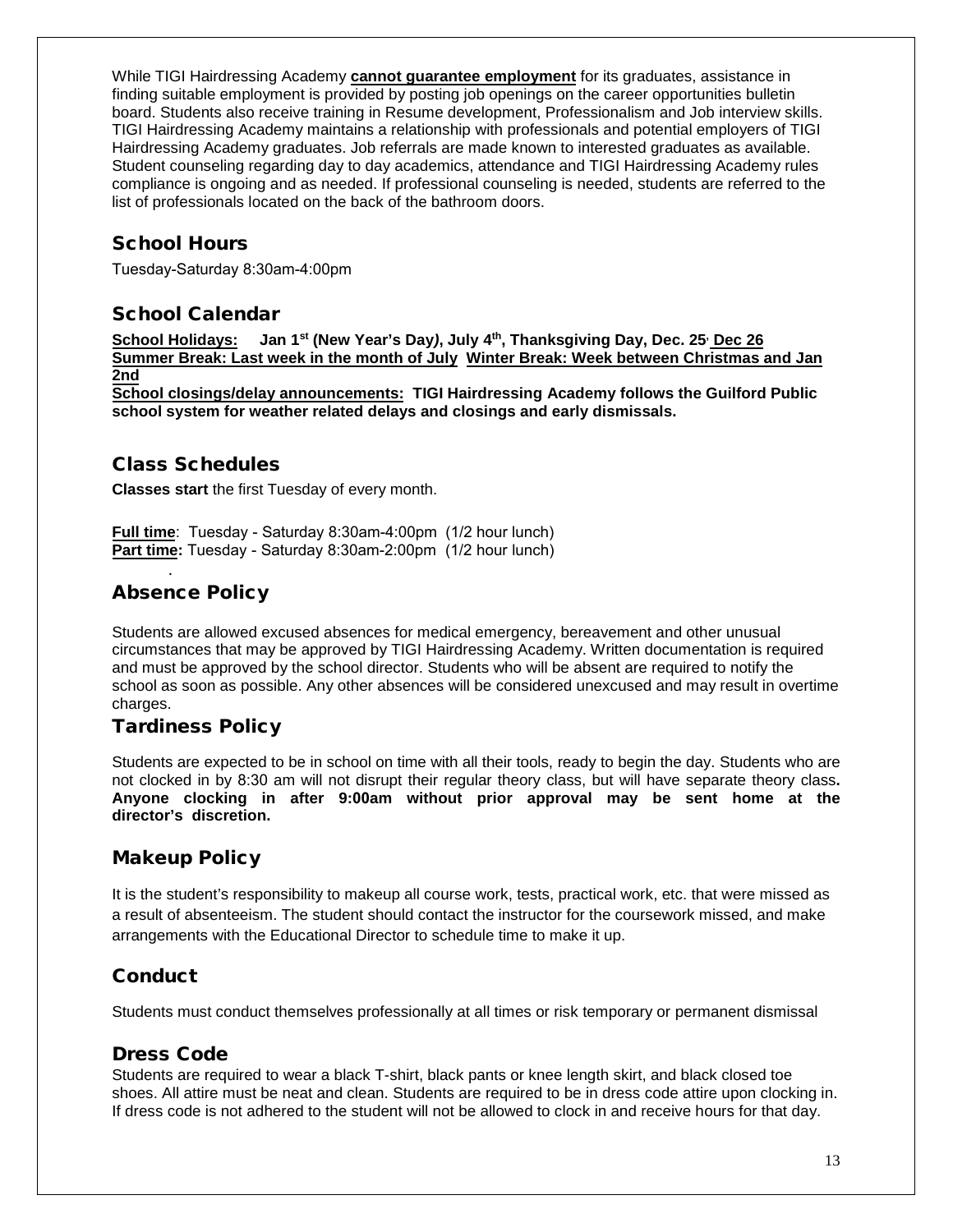#### Termination / Dismissal

Students may be terminated for non-compliance with their contract, State Laws and Regulations, General policies, rules and regulations of the school, Improper conduct or any action which causes or could cause bodily harm to a client, a student, or employee of TIGI Hairdressing Academy; willful destruction of school property, theft, drug / alcohol use or any illegal act, Failure to meet required Satisfactory Academic Progress, and non-payment of tuition. If a student has been terminated, they must wait 30 days or more before reapplying for reinstatement. This will be decided at the discretion of the Director, according to the circumstances for dismissal, withdrawal or termination.

### Policy Changes

TIGI Hairdressing Academy reserves the right to make changes to scheduling, course format, academic calendar, programs, and staff. Any changes made will not affect the integrity of programs. Students will be notified, if possible, of any changes prior to the changes being made.

# Family Education Rights and Privacy Act

The Family Educational Rights and Privacy Act (FERPA) is a Federal law that protects the privacy of student education records.

FERPA gives rights to students and parents or guardians of dependent minors with respect to student education records.

• Eligible students or Parents/ guardians have the right to inspect and review the student's education records maintained by TIGI Hairdressing Academy. TIGI Hairdressing Academy is not required to provide copies of records unless, for reasons such as great distance, it is impossible for eligible students or parents/ guardians to review the records. TIGI Hairdressing Academy may charge a fee for copies.

• Eligible students or parents/guardians have the right to request that TIGI Hairdressing Academy correct records which they believe to be inaccurate or misleading. If the TIGI Hairdressing Academy decides not to amend the record, the eligible student or parents/guardians then has the right to a formal hearing. After the hearing, TIGI Hairdressing Academy l still decides not to amend the record, the eligible student or parents/guardians has the right to place a statement with the record setting forth his or her view about the contested information.

• Generally, TIGI Hairdressing Academy must have written permission from the eligible student or parents/guardians in order to release any information from a student's education record. However, FERPA allows TIGI Hairdressing Academy to disclose those records, without consent, to the following parties or under the following conditions:

-TIGI Hairdressing officials with legitimate educational interest;

-Other schools to which a student is transferring;

-Specified officials for audit or evaluation purposes;

-Appropriate parties in connection with financial aid to a student;

-Organizations conducting certain studies for or on behalf of the school;

-Accrediting organizations;

-To comply with a judicial order or lawfully issued subpoena;

-Appropriate officials in cases of health and safety emergencies; and

-State and local authorities, within a juvenile justice system, pursuant to specific State law.

-TIGI Hairdressing Academy provides access to student and other institution records as required for any accreditation process initiated by the institution or by the National Accrediting Commission of Career Arts and Sciences, or in response to a directive of the Commission.

TIGI Hairdressing Academy may disclose, without consent, "directory" information such as a student's name, address, telephone number, date and place of birth, honors and awards, and dates of attendance. However, TIGI Hairdressing Academy must tell eligible students and parents/guardians about directory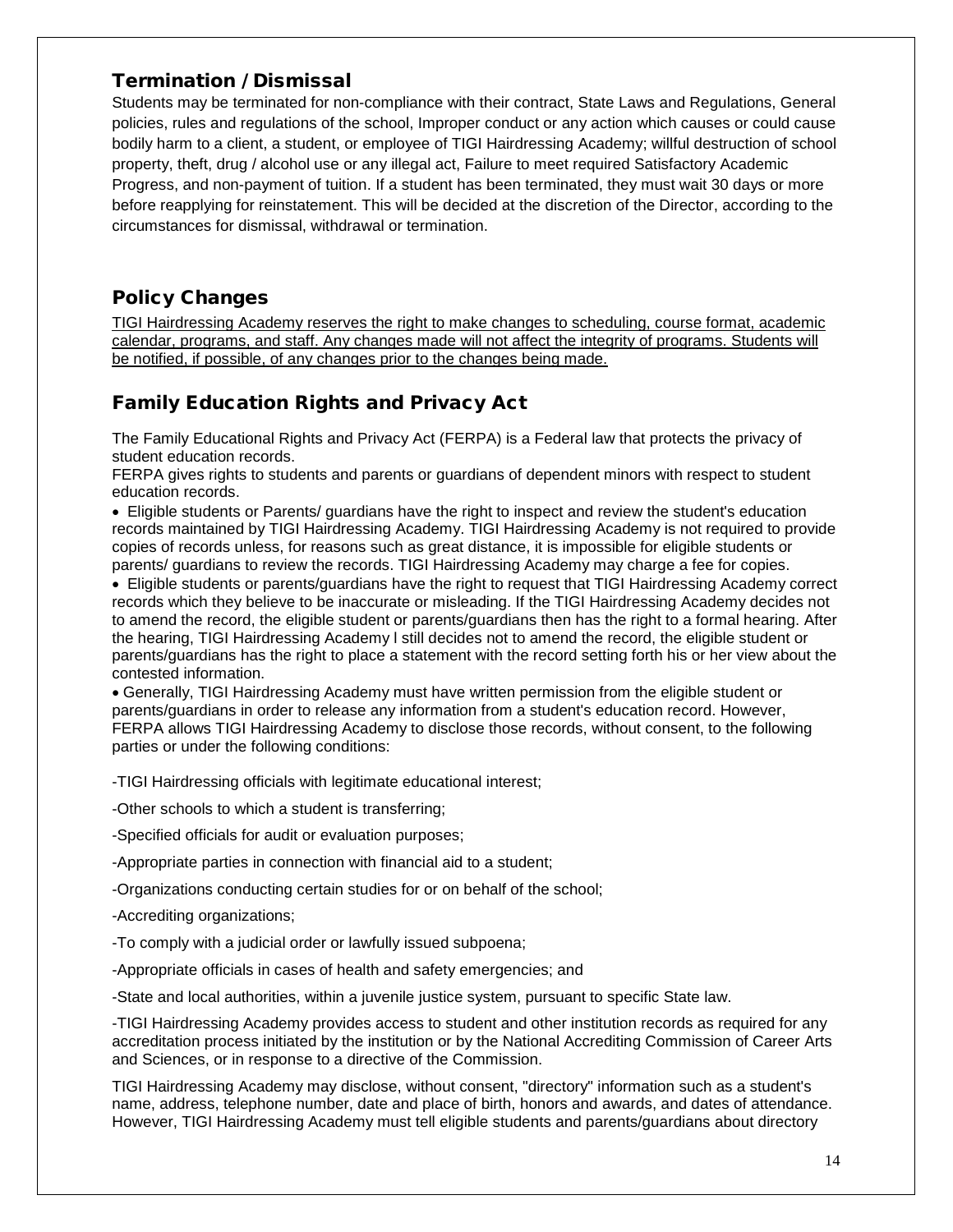information and allow eligible students or parents/guardians a reasonable amount of time to request that TIGI Hairdressing Academy not disclose directory information about them.

TIGI Hairdressing Academy complies with the Family Education Rights and Privacy Act. Students have the right to file complaints with Family Educational Rights and Privacy Act Office concerning alleged failures by the institution to comply with the Act. The name and address of the office that administers FERPA is:

> Family Policy of Compliance Office US Dept. of Education 400 Maryland Ave, SW Washington, DC 20202-5901

Questions regarding this policy should be referred to the School Director.

#### **Policy for Non-Disclosure of Non-Public Personal Information**

Nonpublic information is collected about you when you apply to attend TIGI Hairdressing Academy and/or when you apply for federal or private educational grants or loans. This information includes: Your name, address, social security number, financial assets, and bank name and account number.

This information is not disclosed by TIGI Hairdressing Academy to any person or institution except to the United States Department of Education, loan guarantee agencies, loan servicing agencies and nonaffiliated third parties as permitted by law.

Student records are maintained for up to three years in accordance with federal and State Law requirements, and safeguarded against loss or damage in locked filing cabinets in the financial aid office.

Records for prospective students who are not accepted or who do not enroll shall be destroyed after six months in a secure manner.

Access to student records is restricted to designated employees.

A fee of \$10.00 may be charged for requested copies provided of the records.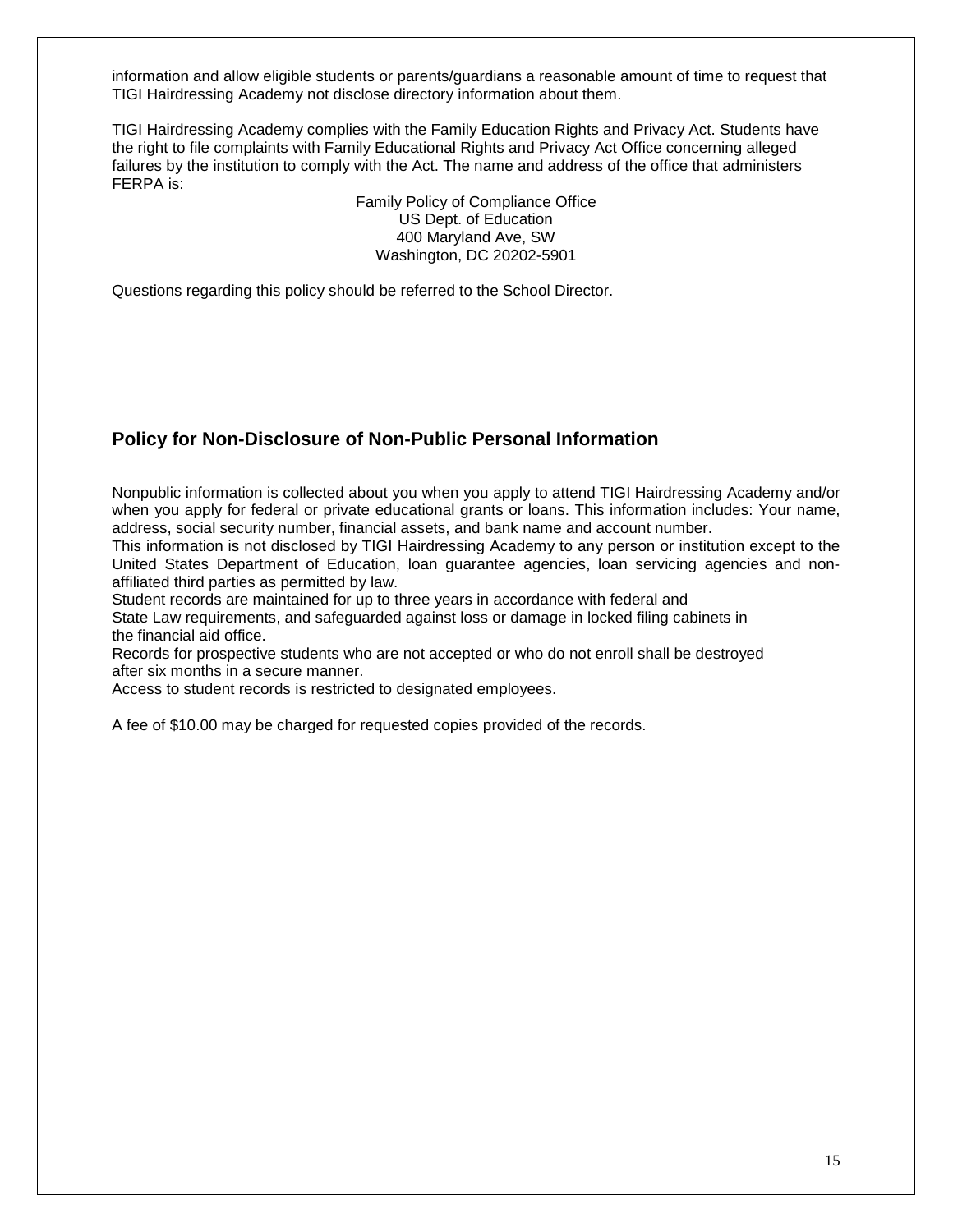# **TIGI Hairdressing Academy 860 Boston Post Rd, Guilford, CT 06437 203-4458-3334**

# **Release of Information- Authorization Form**

I understand that I have the right to gain access to my records according to TIGI Hairdressing Academy access to files policy (FERPA) by making an appointment with the appropriate TIGI Hairdressing Academy official.

I also understand that I have the right to authorize certain individuals, organizations, or class of parties (such as potential employers) to gain access to certain information in my student file and the right to rescind the authorization in writing at any time.

I hereby authorize the following individual(s) to have access to my records:

| Person #1:                                                                                       |  |
|--------------------------------------------------------------------------------------------------|--|
|                                                                                                  |  |
|                                                                                                  |  |
|                                                                                                  |  |
|                                                                                                  |  |
|                                                                                                  |  |
|                                                                                                  |  |
| Person #2:                                                                                       |  |
|                                                                                                  |  |
|                                                                                                  |  |
|                                                                                                  |  |
|                                                                                                  |  |
|                                                                                                  |  |
|                                                                                                  |  |
|                                                                                                  |  |
|                                                                                                  |  |
|                                                                                                  |  |
| Note: This form need not be used when releasing information from the student's file to the       |  |
| student or student's parent/legal guardian if the student is a dependent student under IRS laws. |  |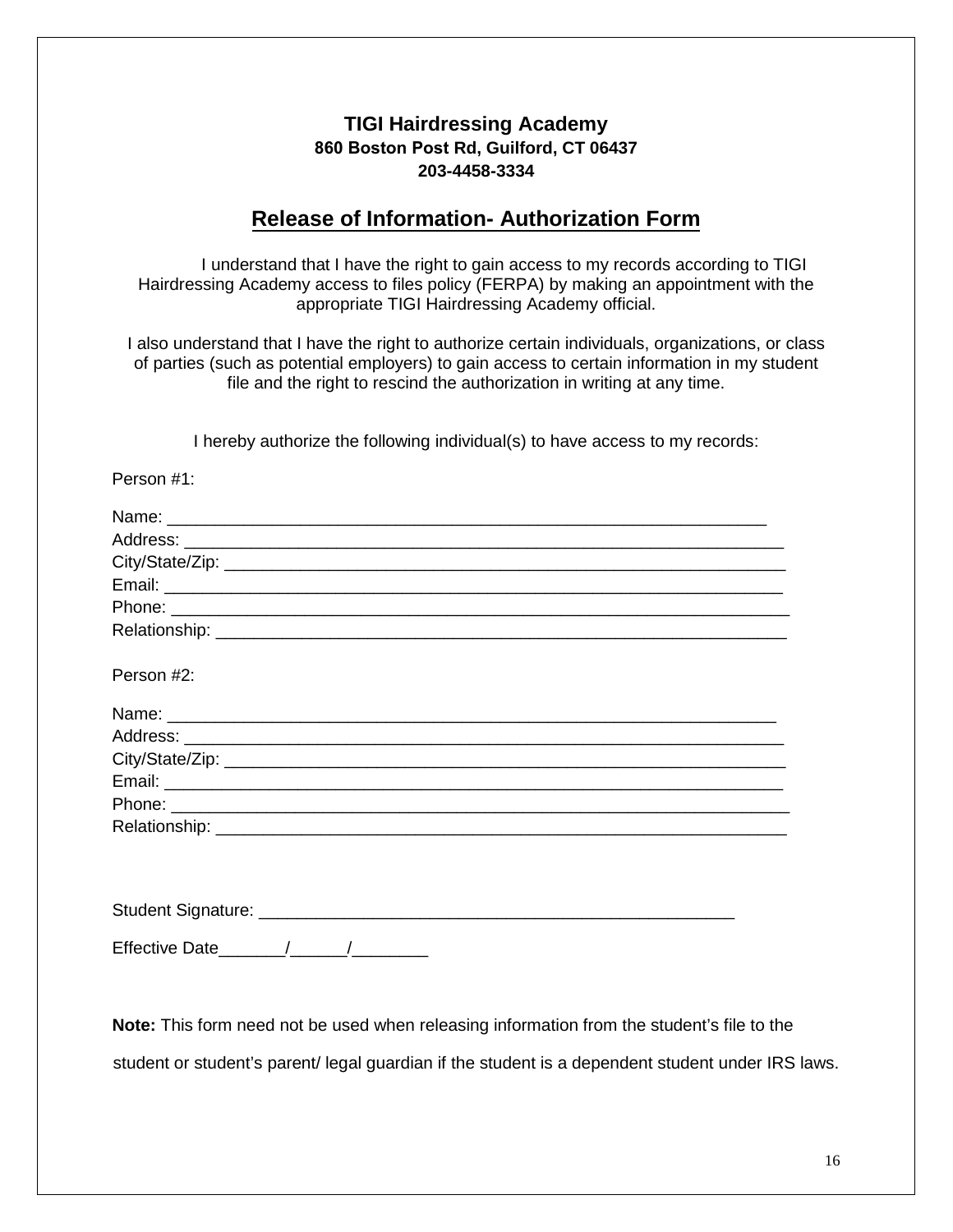### Student Grievance Procedure

In accordance with TIGI Hairdressing Academy mission statement, TIGI Hairdressing Academy will make every attempt to resolve any student complaint that is not frivolous or without merit. Complaint procedures will be included in new student orientation thereby assuring that all students know the steps to follow should they desire to register a complaint at any time.

Evidence of final resolution of all complaints will be retained in TIGI Hairdressing Academy files in order to determine the frequency, nature, and patterns of complaints for the institution. The following procedure outlines the specific steps of the complaint process.

1. The student should register the complaint in writing on the designated form provided by TIGI Hairdressing Academy within 30 days of the date that the act which is the subject of the grievance occurred.

2. The complaint form will be given to the TIGI Hairdressing Academy Director.

3. The complaint will be reviewed by management and a response will be sent in writing to the student within 30 days of receiving the complaint. The initial response may not provide for final resolution of the problem but will notify the student of continued investigation and/or actions being taken regarding the complaint.

4. If the complaint is of such nature that it cannot be resolved by the management, it will be referred to an appropriate agency if applicable.

5. Depending on the extent and nature of the complaint, interviews with appropriate staff and other students may be necessary to reach a final resolution of the complaint.

6. In cases of extreme conflict, it may be necessary to conduct an informal hearing regarding the complaint. If necessary, management will appoint a hearing committee consisting of one member selected by TIGI Hairdressing Academy who has had no involvement in the dispute and who may also be a corporate officer, another member who may not be related to the student filing the complaint or another student in TIGI Hairdressing Academy and another member who may not be employed by TIGI Hairdressing Academy or related to TIGI Hairdressing Academy owners. The hearing will occur within 90 days of committee appointment. The hearing will be informal with the student presenting his/her case followed by TIGI Hairdressing Academy response. The hearing committee will be allowed to ask questions of all involved parties. Within 15 days of the hearing, the committee will prepare a report summarizing each witness' testimony and a recommended resolution for the dispute. TIGI Hairdressing Academy management shall consider the report and either accept, reject, or modify the recommendations of the committee. Corporate management shall consider the report and either accept, reject, or modify the recommendations of the committee.

7. Students must exhaust TIGI Hairdressing Academy internal complaint process before submitting the complaint to

Executive Director, Office of Higher Education 450 Columbus Boulevard, Suite 707 Hartford, CT 06103 Telephone No. (860) 947-1816 Fax No. (860) 947-1310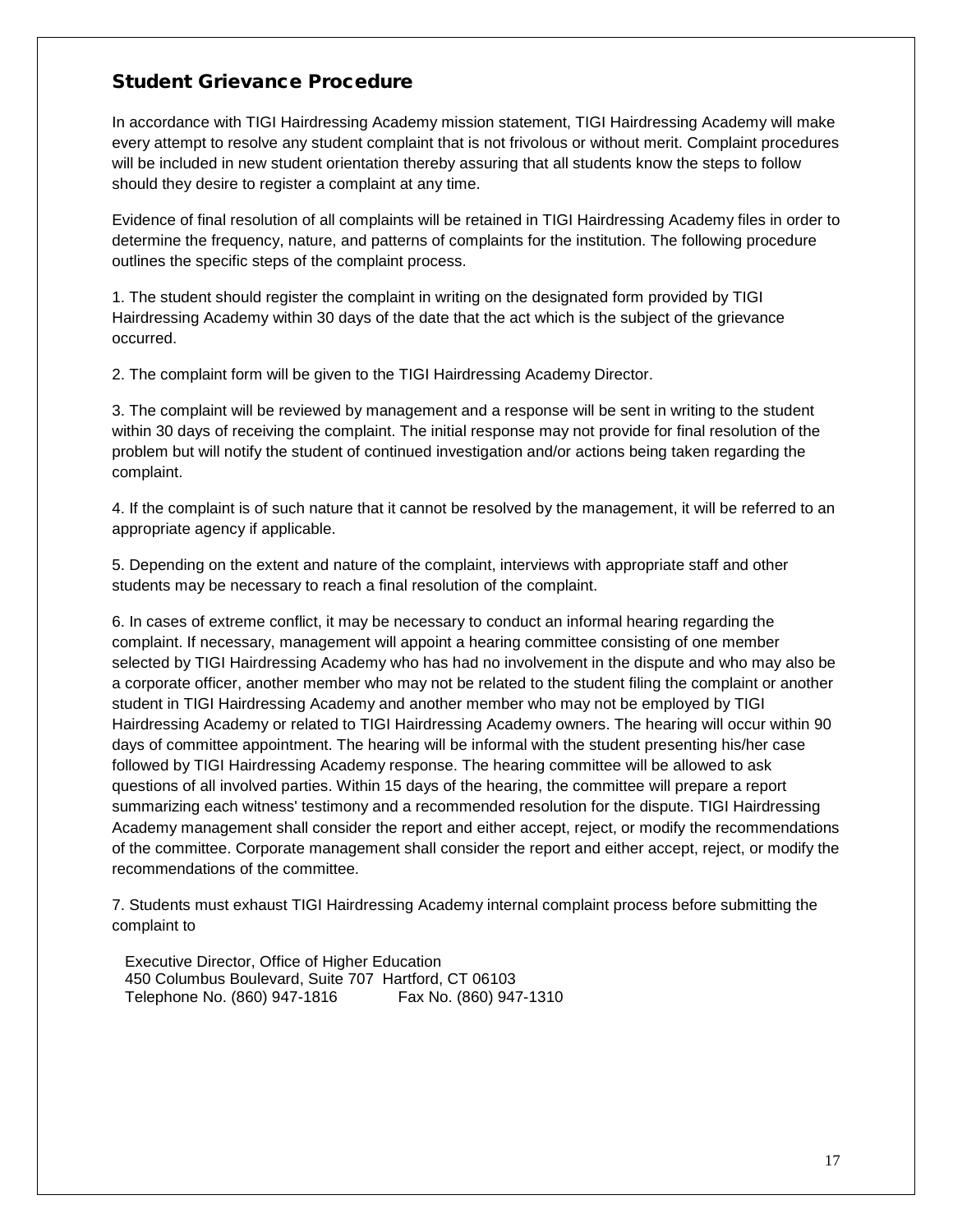|                                                                        | <b>TIGI HAIRDRESSING ACADEMY</b><br>860 Boston Post Rd, Guilford, CT 06437<br>203-458-3334                                                                                                     |
|------------------------------------------------------------------------|------------------------------------------------------------------------------------------------------------------------------------------------------------------------------------------------|
|                                                                        | <b>Student Grievance Form</b>                                                                                                                                                                  |
|                                                                        |                                                                                                                                                                                                |
|                                                                        |                                                                                                                                                                                                |
| 1. Please provide a one or two sentence description of your complaint. |                                                                                                                                                                                                |
|                                                                        | 2. Please describe the nature of your complaint in full detail indicating what happened, when the<br>event occurred and who was involved. If additional space is needed, use the reverse side. |
|                                                                        |                                                                                                                                                                                                |
| attempts have been made toward resolution.                             | 3. Indicate when and with whom you have already spoken regarding this grievance and what                                                                                                       |
| 4. Indicate what specific resolution you are seeking or recommending.  |                                                                                                                                                                                                |
|                                                                        | I hereby certify that the statements made pertaining to my complaint are truthful and accurate.                                                                                                |
| Signature of Complainant                                               | Date                                                                                                                                                                                           |

Executive Director, Office of Higher Education (860) 947-1816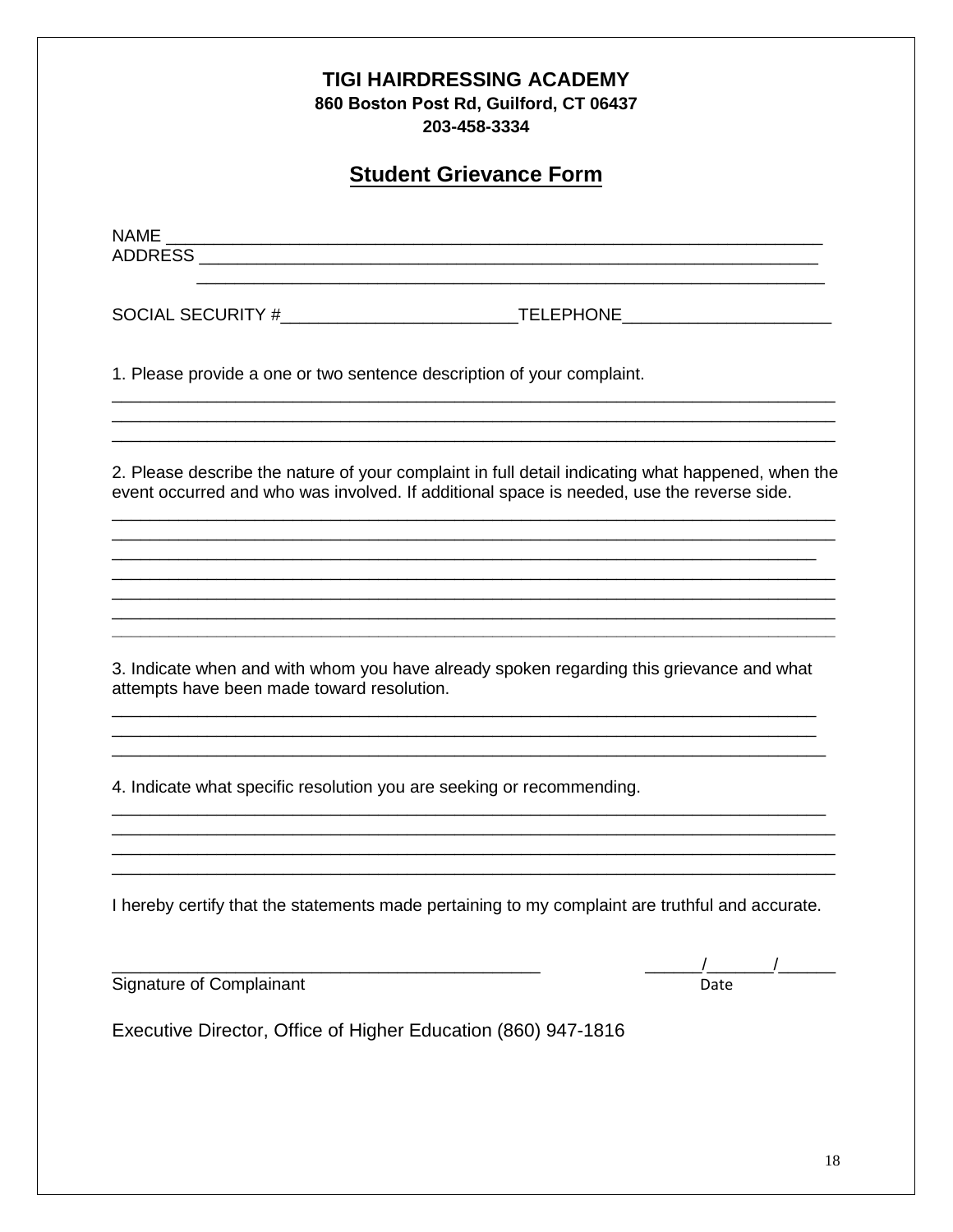# Tuition + Fees

# **Cosmetology Program**

Application Fee:  $*$  \$ 50.00\* Books/ Kits \$ 3,000.00**\*\*** Tuition: \$18,250.00 Enrollment fee: \$ 200.00 \***Application Fee Non-Refundable** Total Tuition + Fees \$21,500.00 **\*\* Includes iPad eff. 4/13/19 Other expenses** to be incurred by the Cosmetology student are: State Board Exam \$65.00 State Licensing Fee \$100.00

#### **Method of Payment**:

Please contact TIGI Hairdressing Academy Financial Assistance Office for payment options. The student can make full payment at time of enrollment agreement, or

Pay the application fee paid at time of signing agreement with balance paid prior to start date, or Pay the application fee and arrange convenient interest free tuition payments on a weekly/monthly payment plan if the student qualifies. TIGI Hairdressing Academy accepts cash, check, money order, credit card. (Master Card, **American Express** or Visa).

Financial Aid recipients understand that monies received on their behalf are applied first to tuition costs. Students who complete the program earlier than their original contract end date may prorate or reduce the amount of financial aid they are eligible for, resulting in a larger balance owed to the school not covered by financial aid. Any remaining funds available for the student will be paid to the student only at which time the course costs have been paid in full.

**Any tuition balance not covered by Financial Aid, will be divided into monthly payments. The total must be paid in full by the 10 th of the month of scheduled contract completion date. There are NO exceptions.**

# **Application Fee (\$ 50)**

Application fee is payable upon execution of a signed enrollment agreement.

### **Termination Fee (\$100)**

A termination fee of \$100.00 will be charged to any student who withdraws from TIGI Hairdressing Academy prior to completion of course.

#### **Returned Check Fee (\$35.00)**

A fee of \$35.00 is charged for any check returned from a financial institution due to in-sufficient funds or for any other reason.

#### **Transcript Fee (\$10.00)**

Academic transcripts and/or financial transcripts will be released upon written request by the student and/or institution. Official Academic transcripts and/or student earned hours will be released only upon confirmation that the student does not have an outstanding balance. A fee of \$10.00 may be charged for copies made.

# Refund Policy – Notice of Cancellation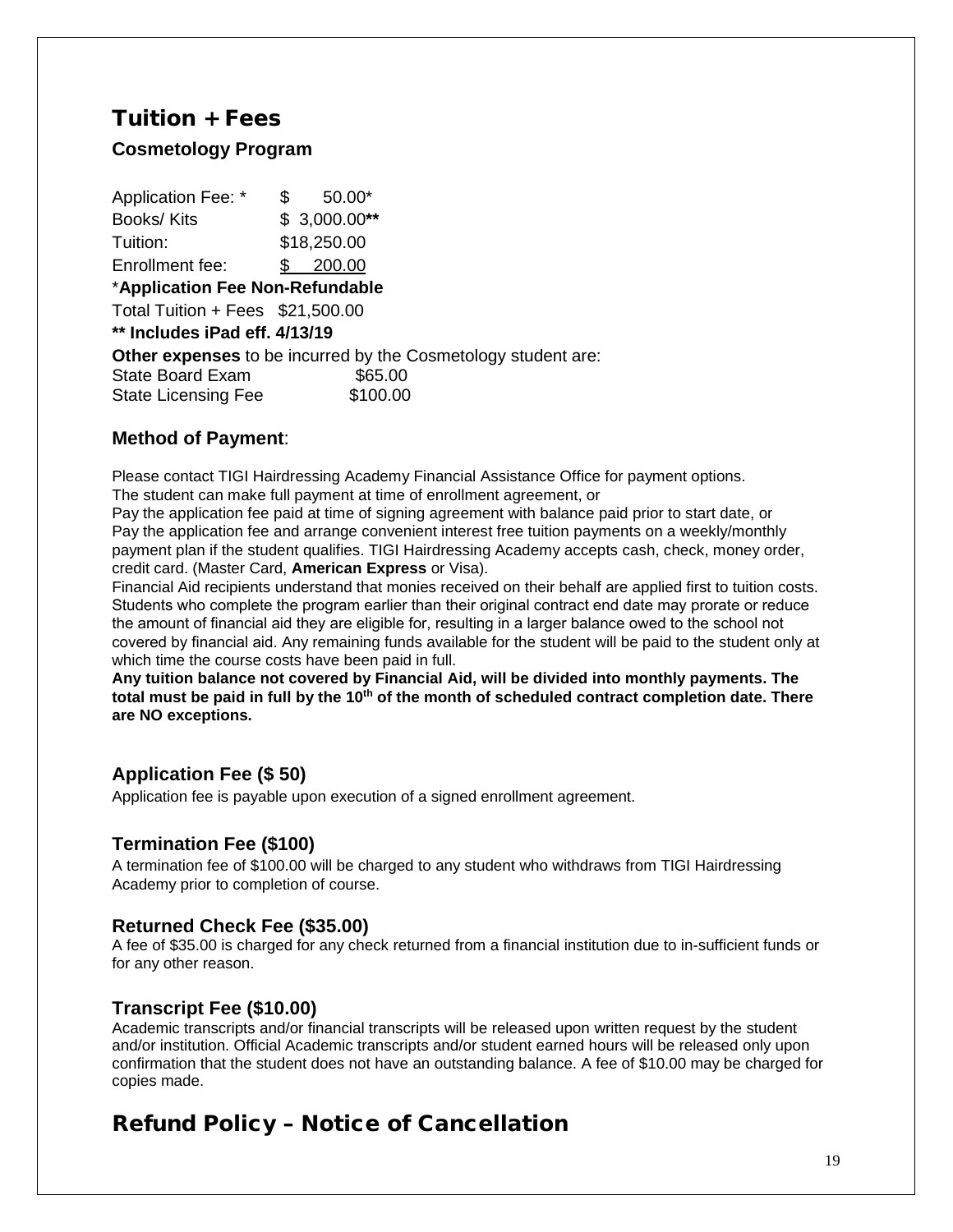This refund policy will apply to all terminations for any reason, by either party, including student decision, course or program cancellation or TIGI Hairdressing Academy's closure.

•When calculating refunds, TIGI Hairdressing Academy will use the policy mandated by the State and /or federal regulatory agencies or special programs for each student, as applicable.

•For all applicants who cancel enrollment or students who withdraw from enrollment a fair and equitable settlement will apply.

•Applicants not accepted by TIGI Hairdressing Academy shall be refunded all monies paid to the school except the application fee of \$50.00.

•If student (or in the case of student under legal age, his/her parent or guardian) cancels the enrollment in writing within three business days of signing the enrollment agreement, all monies collected by TIGI Hairdressing academy will be refunded except the application fee of \$50.00, even if the student has begun classes.

•If a student cancels the enrollment after three business days of signing the contract but prior to starting classes, a refund of all monies paid to the school less the application fee in the amount of \$50 will be made.

•The "official cancellation / withdrawal date" will be the earliest date of the following occurrences:

- a) postmark on written notification provided by the student to TIGI Hairdressing Academy.
	- b) date said notification is delivered to TIGI Hairdressing Academy in person,
- c) the date of expulsion by the school,
- d) 14 days after the last day of attendance without notification,
- e) the scheduled date of return of an approved Leave of Absence.
- f) a student is not required to provide written notification of their withdrawal.
- g) an applicant is not accepted by the school
- h) a student or legal guardian cancels the contract within three business days
- i) a student cancels the contract after three business days but prior to entering classes
- j) a student notifies the school of their withdrawal

•Unofficial withdrawal for clock hour students are determined by TIGI Hairdressing Academy through monitoring clock hour attendance at least every thirty (30) days.

•Actual refunds are calculated based on the student's last verifiable date of attendance. Timeliness of refunds is determined using the student's withdrawal or termination date. The date of withdrawal determination for students on leave of absence shall be the earlier of the scheduled date of return from the leave of absence or the date the student notifies the institution that the student will not be returning. •Any money due the applicant or student shall be refunded within 45 days of the formal cancellation/ withdrawal date of determination.

•For students who enroll and begin classes but withdraw prior to course completion (after three business days of signing the contract), the following schedule of tuition earned by the school applies.

If TIGI Hairdressing Academy cancels a course and/or program and ceases to offer instructions after students have enrolled and instruction has begun, TIGI Hairdressing Academy shall at it's option; provide a pro-rated refund to all students transferring to another school based on the hours accepted by the receiving school.

#### **REFUNDS ARE CALCULATED BASED ON SCHEDULED HOURS**

#### **PERCENT OF SCHEDULED TIME TUITION RICCI'S ACADEMY ENROLLED TO TOTAL COURSE SHALL RECEIVE/RETAIN**

| 0.01% to 04.9% | 20%             |
|----------------|-----------------|
| 5% to 09.9%    | 30 <sup>%</sup> |
| 10% to 14.9%   | 40%             |
| 15% to 24.9%   | 45%             |
| 25% to 49.9%   | 70%             |
| 50% and over   | 100%            |

•In the case of disabling illness or injury, death in the student's immediate family or other documented mitigating circumstances, a reasonable and fair refund settlement will be made.

•If permanently closed or no longer offering instruction after a student has enrolled, and instruction has begun, TIGI Hairdressing Academy will provide a pro rata refund of tuition to the student. A list of all students who were enrolled at the time of TIGI Hairdressing Academy closure, including the amount of each pro-rata refund, will be submitted to the accrediting agency.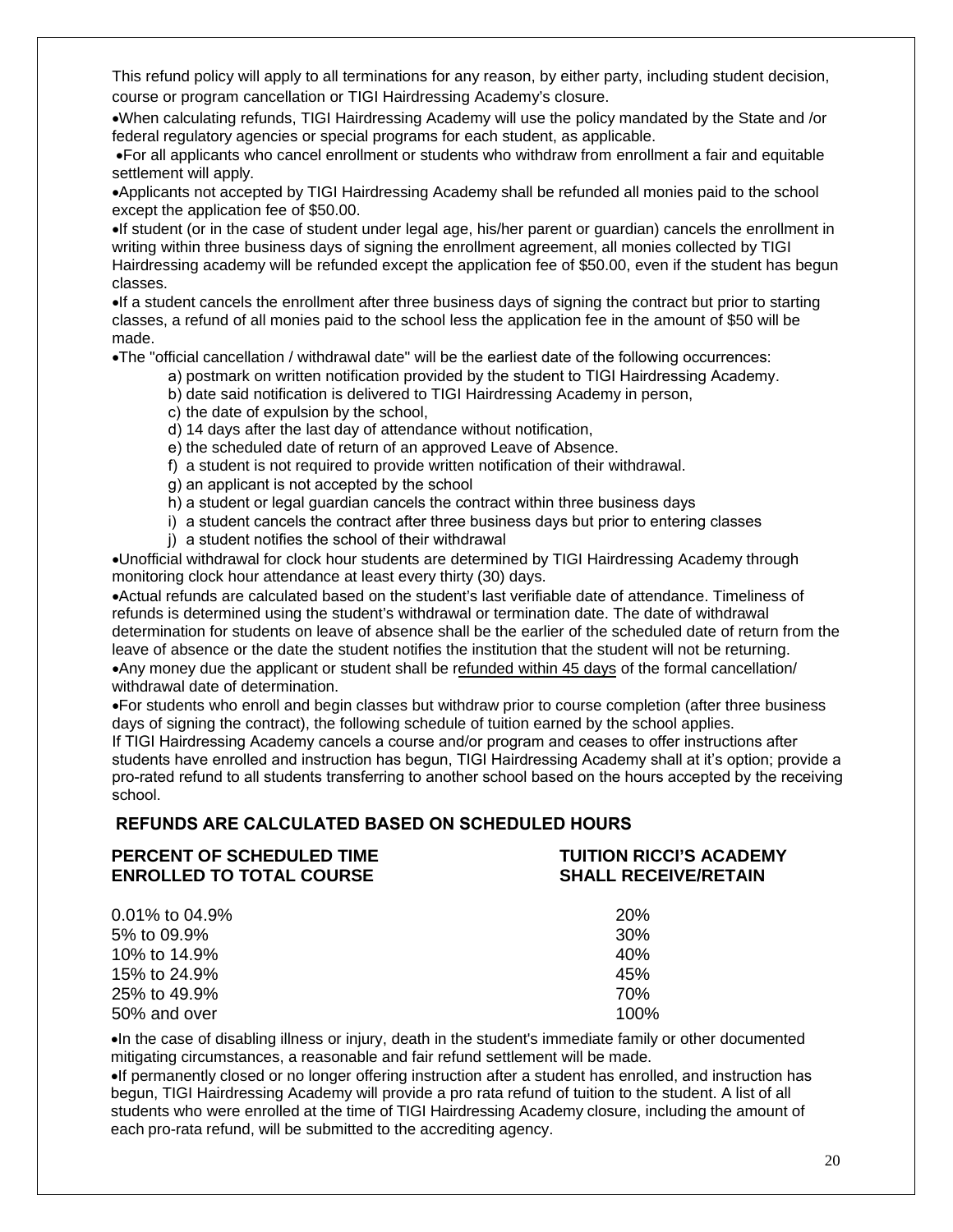•If the course is canceled subsequent to a student's enrollment, and before instruction in the course has begun, the school will either provide a full refund of all monies paid or completion of the course at a later time.

•If the course is canceled by the school and ceases to offer instruction after students have enrolled, and instruction has begun, the school shall at it's option; provide a pro-rata refund for all students transferring to another school, or provide completion of the course and/or program, or provide a full refund of all monies paid.

•TIGI Hairdressing Academy does not participate in any teach-out plans with other institutions.

•Students who withdraw or terminate prior to course completion are charged a cancellation or termination fee of \$100.00.

•This refund policy applies to tuition and fees charged in the enrollment agreement.

•Other miscellaneous charges the student may have incurred at TIGI Hairdressing Academy (EG: extra kit materials, books, products, unreturned school property, etc.) are not included in the tuition price, are nonrefundable, and will be calculated separately at the time of withdrawal.

•All fees are identified in the catalog and in this enrollment agreement.

•If a student withdraws prior to course completion, a calculation for return of funds will be completed and any applicable returns by TIGI Hairdressing Academy shall be paid, as applicable.

•After all applicable returns have been made, this refund policy will apply to determine the amount earned by TIGI Hairdressing Academy and owed by the student.

•If the student has received personal payments of aid, he/she may be required to refund the aid to the applicable program.

•If a Title IV financial aid recipient withdraws prior to course completion, a calculation for return of TIV funds will be completed and any applicable returns by TIGI Hairdressing Academy shall be paid, as applicable, first to unsubsidized Federal Stafford Student Loan Program; second to subsidized Federal Stafford Student Loan Program; third to Federal Pell grant Program; fourth to other Federal, State, private or institutional student financial assistance programs; and last to the student.

After all applicable returns to TIV aid have been made, this refund policy will apply to determine the amount earned by TIGI Hairdressing Academy and owed by the student.

If the student has received personal payments of Title IV aid, he/she may be required to refund the aid to `the applicable program.

# Cost over Contract

Each student will be given an additional 77 scheduled hours to complete the required clock hours of instruction for their chosen field if the student fails to complete the program in the time allowed as contracted, and applicable. Any student going past the applicable program scheduled hours: Cosmetology program (1500 scheduled hours) will be required to pay **\$11.00** for each additional hour necessary to reach the programs required actual hours of attendance.

| 1577 (Cosmetology)<br><b>Example:</b> Scheduled hours       |
|-------------------------------------------------------------|
| Actual hours<br>1500                                        |
| 130<br>Hours over 1500                                      |
| Minus allowed additional hours<br>77                        |
| $53 \times $11.00$ (cost over contract) =<br>Overtime hours |
|                                                             |

Total Over time charge \$583.

#### **OVERTIME CHARGES MUST BE PAID IN FULL BEFORE LICENSE INFORMATION IS RELEASED.**

TIGI Hairdressing Academy reserves the right to close for Educator Training Seminars, legal holidays or any other circumstances beyond the school's control.

### **TIGI Hairdressing Academy Scholarship**

TIGI Hairdressing Academy does not have currently have a scholarship program.